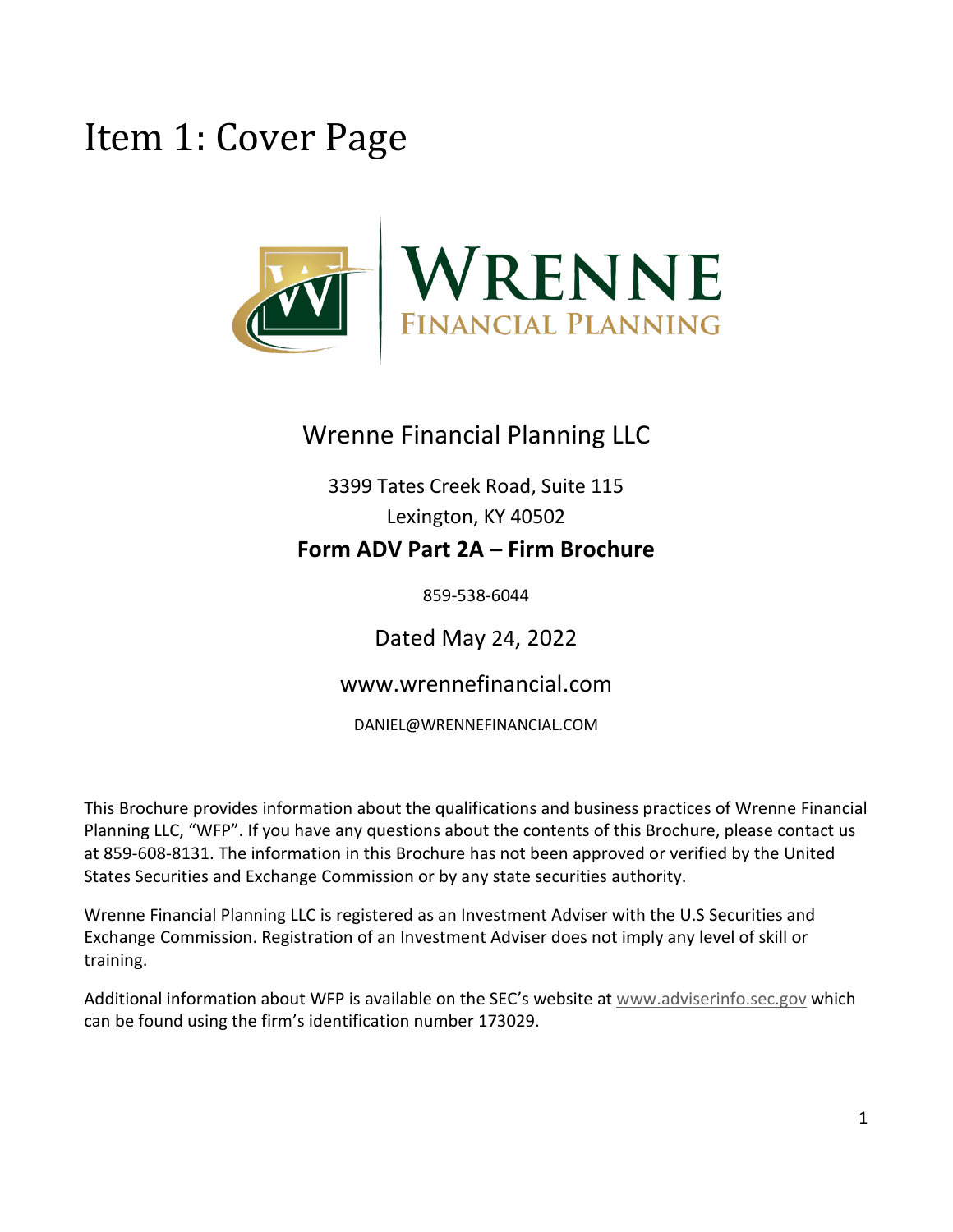# <span id="page-1-0"></span>Item 2: Material Changes

Since the last Annual ADV update, filed on March 11, 2022, the following material changes have been made:

● Items 1 & 4 – WFP is now registered with the U.S Securities and Exchange Commission. Registration of an Investment Adviser does not imply any level of skill or training.

#### **Future Changes**

From time to time, we may amend this Disclosure Brochure to reflect changes in our business practices, changes in regulations and routine annual updates as required by the securities regulators. This complete Disclosure Brochure or a Summary of Material Changes shall be provided to each Client annually and if a material change occurs in the business practices of WFP.

At any time, you may view the current Disclosure Brochure on-line at the SEC's Investment Adviser Public Disclosure website at http://www.adviserinfo.sec.gov by searching for our firm name or by our CRD number 173029.

You may also request a copy of this Disclosure Brochure at any time, by contacting us at 859-538-6044.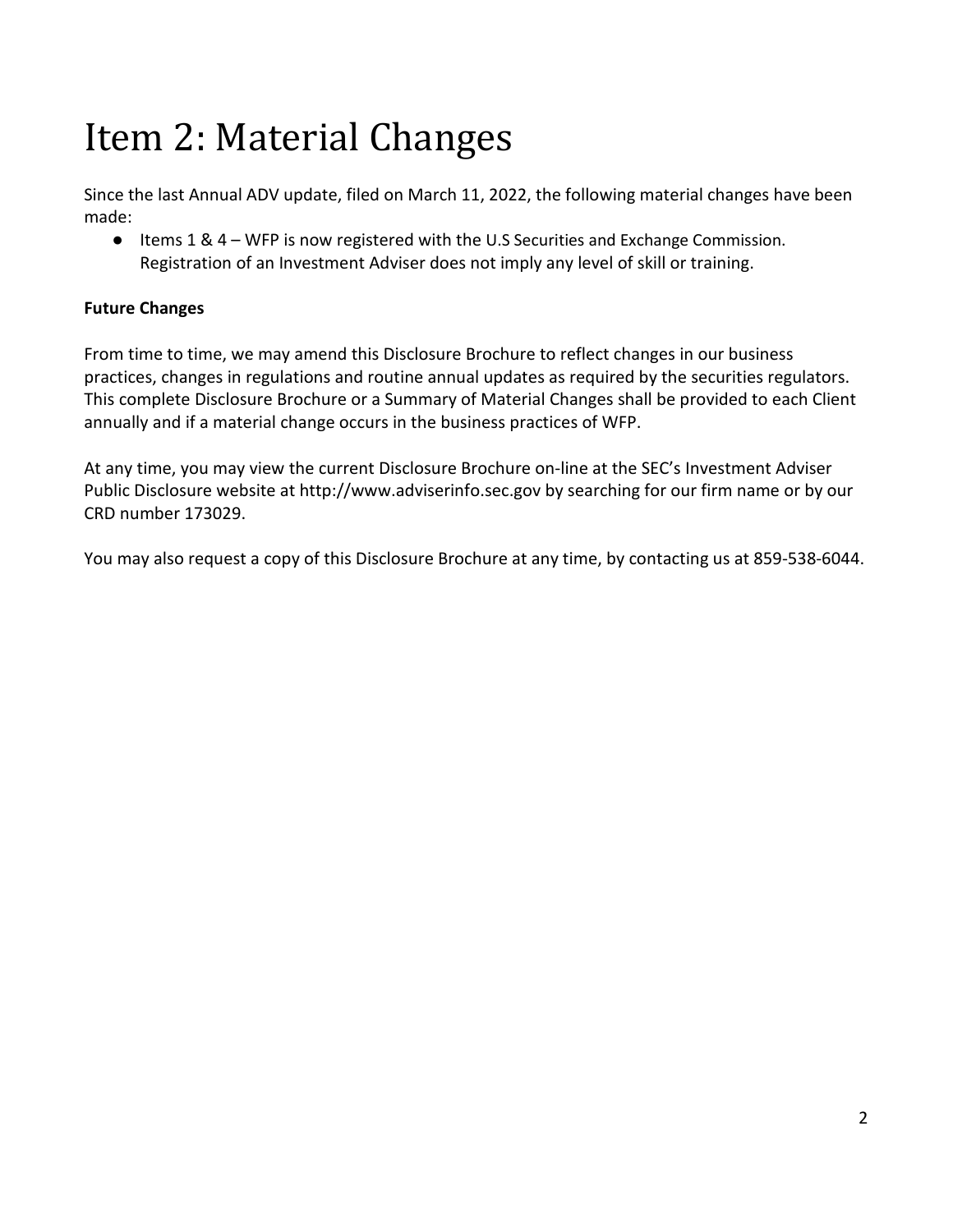## <span id="page-2-0"></span>Item 3: Table of Contents

#### **Contents**

- [Item 1: Cover Page](#page-0-0)
- [Item 2: Material Changes](#page-1-0)
- [Item 3: Table of Contents](#page-2-0)
- [Item 4: Advisory Business](#page-3-0)
- [Item 5: Fees and Compensation](#page-7-0)
- [Item 6: Performance-Based Fees and therefore do not engage in Side-By-Side Management](#page-10-0)
- [Item 7: Types of Clients](#page-10-1)
- [Item 8: Methods of Analysis, Investment Strategies and Risk of Loss](#page-10-2)
- [Item 9: Disciplinary Information](#page-12-0)
- [Item 10: Other Financial Industry Activities and Affiliations](#page-13-0)
- [Item 11: Code of Ethics, Participation or Interest in Client Transactions and Personal Trading](#page-13-1)
- [Item 12: Brokerage Practices](#page-15-0)
- [Item 13: Review of Accounts](#page-16-0)
- [Item 14: Client Referrals and Other Compensation](#page-17-0)
- [Item 15: Custody](#page-17-1)
- [Item 16: Investment Discretion](#page-17-2)
- [Item 17: Voting Client Securities](#page-18-0)
- [Item 18: Financial Information](#page-18-1)
- Form ADV Part 2B [Brochure Supplement](#page-19-0)
- Form ADV Part 2B [Brochure Supplement](#page-21-0)
- Form ADV Part 2B [Brochure Supplement](#page-23-0)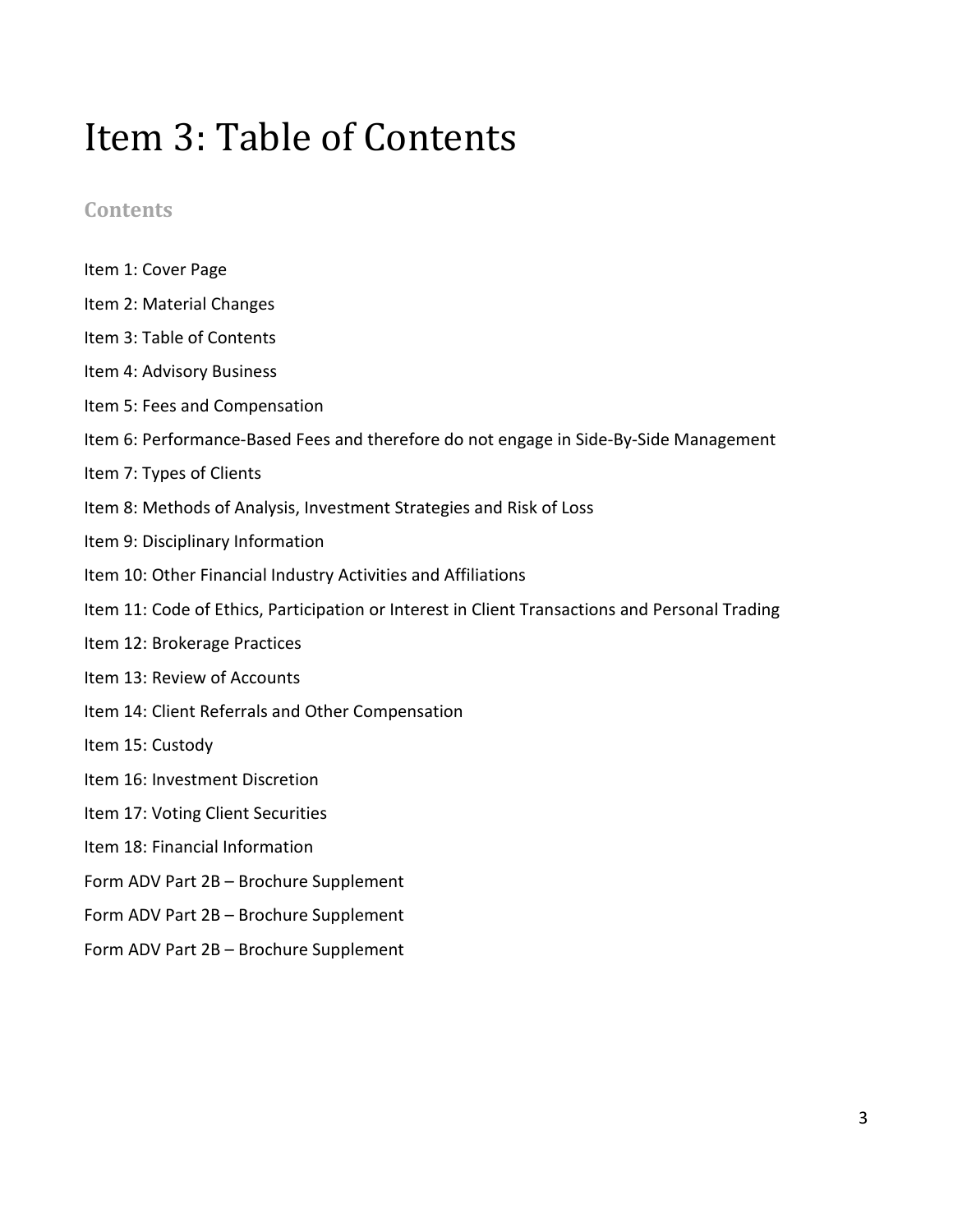# <span id="page-3-0"></span>Item 4: Advisory Business

### **Description of Advisory Firm**

Wrenne Financial Planning LLC is registered or exempt as a Registered Investment Adviser with the U.S Securities and Exchange Commission. WFP was founded in August of 2014. Daniel Wrenne is the principal owner of WFP. WFP currently reports \$58,927,806 in discretionary Assets Under Management as of January 31, 2022.

### **Types of Advisory Services**

### **Investment Management Services**

Investment Management Services as described in this section are not currently being offered as a service to new clients. We are in the business of managing individually tailored investment portfolios. Our firm provides continuous advice to a client regarding the investment of client funds based on the individual needs of the client. Through personal discussions in which goals and objectives based on a client's particular circumstances are established, we develop a client's personal investment policy or an investment plan with an asset allocation target and create and manage a portfolio based on that policy and allocation target. During our data-gathering process, we determine the client's individual objectives, time horizons, risk tolerance, and liquidity needs. We may also review and discuss a client's prior investment history, as well as family composition and background.

Account management is guided by the stated objectives of the client (i.e., maximum capital appreciation, growth, income, or growth and income), as well as tax considerations. Clients may impose reasonable restrictions on investing in certain securities, types of securities, or industry sectors. Fees pertaining to this service are outlined in Item 5 of this brochure.

### **Comprehensive Financial Planning Combined with Investment Management Services**

In addition to the above-described Investment Management Services, this combined service involves working one-on-one with a planner over an extended period. By paying a monthly fee, clients get continuous access to a planner who will work with them to design their plan. The planner will monitor the plan, recommend any changes, and ensure the plan is up to date.

Upon desiring a comprehensive plan, a client will be taken through establishing their goals and values around money. They will be required to provide information to help complete the following areas of analysis: net worth, cash flow, insurance, credit scores/reports, employee benefit, retirement planning, insurance, investments, college planning and estate planning. Once the client's information is reviewed, their plan will be built and analyzed, and then the findings, analysis and potential changes to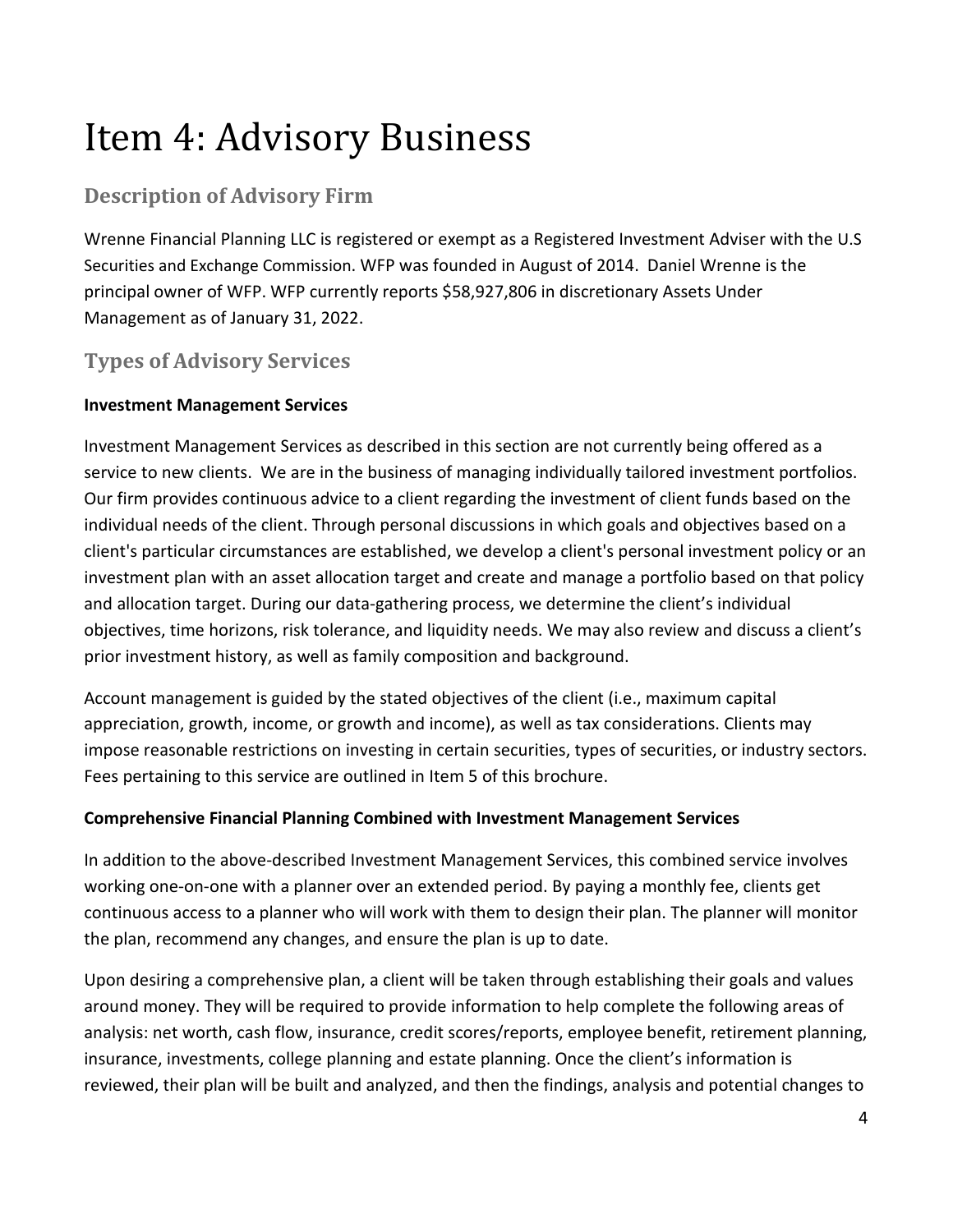their current situation will be reviewed with the client. Clients subscribing to this service will receive a written or an electronic report, providing the client with a detailed financial plan designed to achieve his or her stated financial goals and objectives. If a follow up meeting is required, we will meet at the client's convenience. The plan and the client's financial situation and goals will be monitored throughout the year and follow-up phone calls and emails will be made to the client to confirm that any agreed upon action steps have been carried out. On an annual basis there will be a full review of this plan to ensure its accuracy and ongoing appropriateness. Any needed updates will be implemented at that time. As part of financial planning, we may on occasion recommend that you also hire us as investment manager, which is a conflict of interest. We mitigate this conflict by always acting in accordance with fiduciary duty.

WFP no longer offers Comprehensive Financial Planning on a standalone basis.

#### **Financial Planning Projects**

We provide financial planning services on an hourly basis on topics such as retirement planning, risk management, college savings, cash flow, debt management, work benefits, and estate and incapacity planning.

Financial planning is a comprehensive evaluation of a client's current and future financial state by using currently known variables to predict future cash flows, asset values and withdrawal plans. The key defining aspect of financial planning is that through the financial planning process, all questions, information, and analysis will be considered as they impact and are impacted by the entire financial and life situation of the client. Clients purchasing this service will receive a written or an electronic report, providing the client with a detailed financial plan designed to achieve his or her stated financial goals and objectives.

In general, the financial plan will address any or all the following areas of concern. The client and advisor will work together to select the specific areas to cover. These areas may include, but are not limited to, the following:

- **Business Planning:** We provide consulting services for clients who currently operate their own business, are considering starting a business, or are planning for an exit from their current business. Under this type of engagement, we work with you to assess your current situation, identify your objectives, and develop a plan aimed at achieving your goals.
- **Cash Flow and Debt Management**: We will conduct a review of your income and expenses to determine your current surplus or deficit along with advice on prioritizing how any surplus should be used or how to reduce expenses if they exceed your income. Advice may also be provided on which debts to pay off first based on factors such as the interest rate of the debt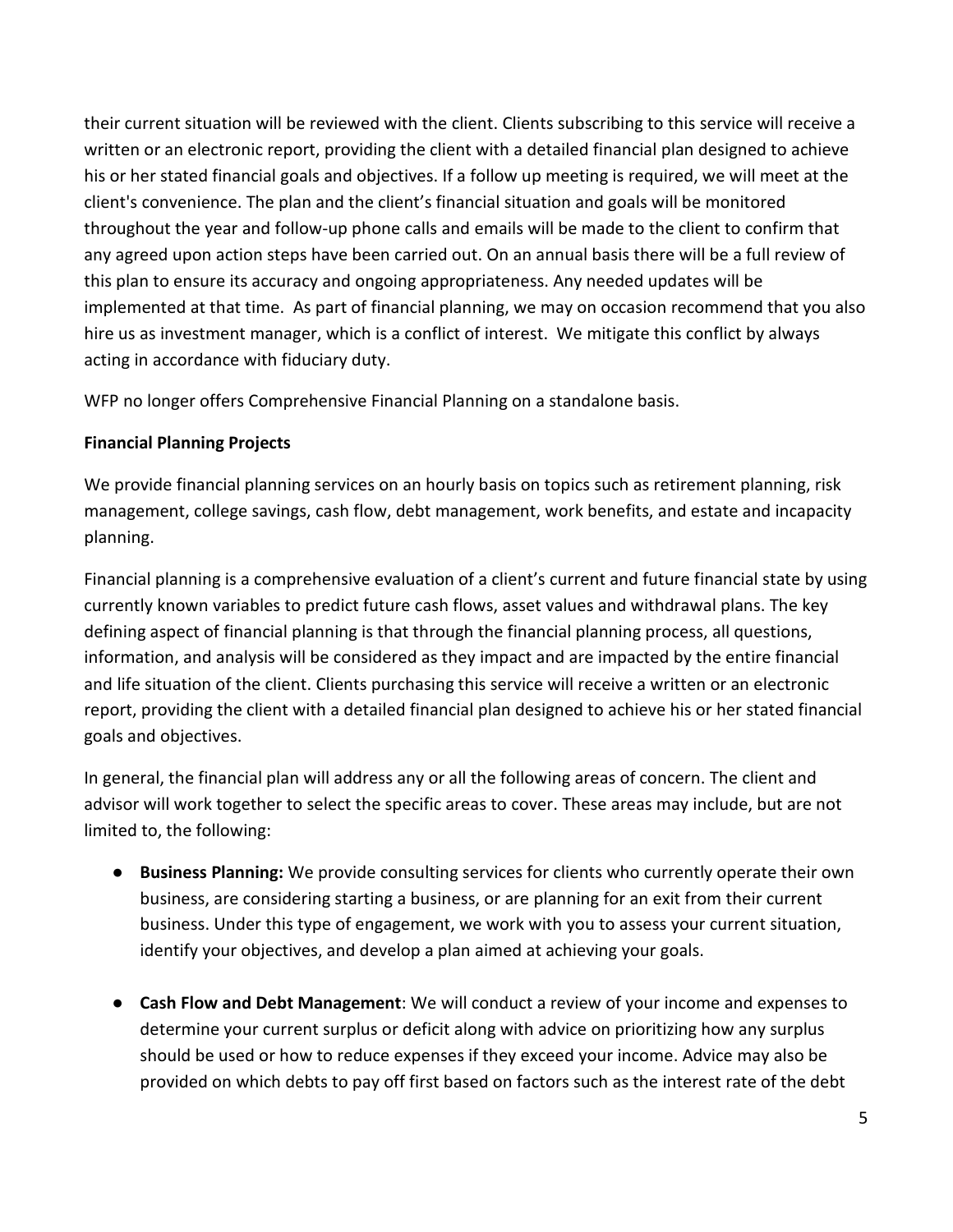and any income tax ramifications. We may also recommend what we believe to be an appropriate cash reserve that should be considered for emergencies and other financial goals, along with a review of accounts (such as money market funds) for such reserves, plus strategies to save desired amounts.

- **College Savings**: Includes projecting the amount that will be needed to achieve college or other post-secondary education funding goals, along with advice on ways for you to save the desired amount. Recommendations as to savings strategies are included, and, if needed, we will review your financial picture as it relates to eligibility for financial aid or the best way to contribute to grandchildren (if appropriate).
- **Employee Benefits Optimization**: We will provide review and analysis as to whether you, as an employee, are taking the maximum advantage possible of your employee benefits. If you are a business owner, we will consider and/or recommend the various benefit programs that can be structured to meet both business and personal retirement goals.
- **Estate Planning**: This usually includes an analysis of your exposure to estate taxes and your current estate plan, which may include whether you have a will, powers of attorney, trusts and other related documents. Our advice also typically includes ways for you to minimize or avoid future estate taxes by implementing appropriate estate planning strategies such as the use of applicable trusts.

We always recommend that you consult with a qualified attorney when you initiate, update, or complete estate planning activities. We may provide you with contact information for attorneys who specialize in estate planning when you wish to hire an attorney for such purposes. From time-to-time, we will participate in meetings or phone calls between you and your attorney with your approval or request.

- **Financial Goals**: We will help clients identify financial goals and develop a plan to reach them. We will identify what you plan to accomplish, what resources you will need to make it happen, how much time you will need to reach the goal, and how much you should budget for your goal.
- **Insurance**: Review of existing policies to ensure proper coverage for life, health, disability, longterm care, liability, home and automobile.
- **Investment Analysis**: This may involve developing an asset allocation strategy to meet clients' financial goals and risk tolerance, providing information on investment vehicles and strategies,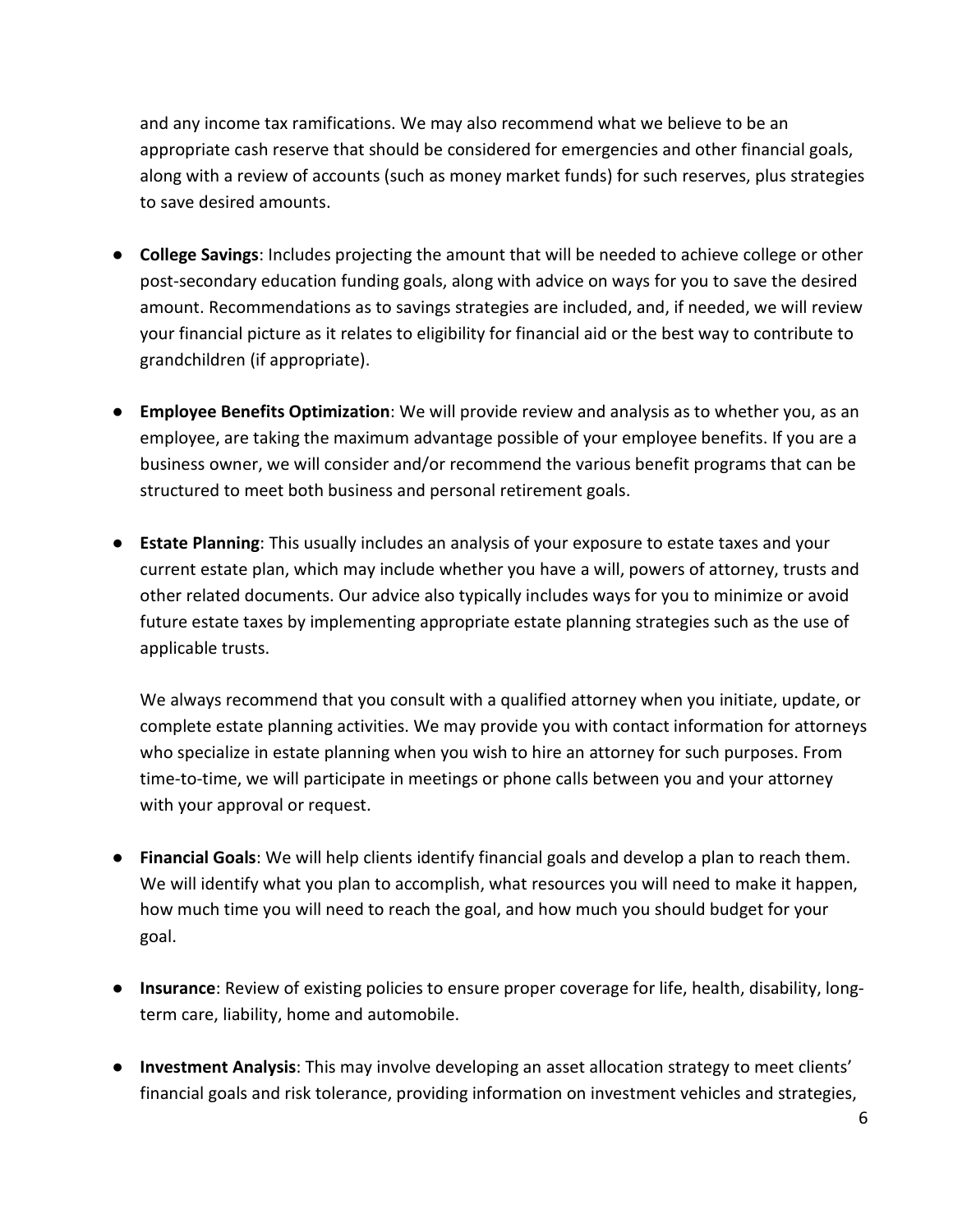reviewing employee stock options, as well as assisting you in establishing your own investment account at a selected custodian. The strategies and types of investments we may recommend are further discussed in Item 8 of this brochure.

● **Retirement Planning**: Our retirement planning services typically include projections of your likelihood of achieving your financial goals, typically focusing on financial independence as the primary objective. For situations where projections show less than the desired results, we may make recommendations, including those that may impact the original projections by adjusting certain variables (i.e., working longer, saving more, spending less, taking more risk with investments).

If you are near retirement or already retired, advice may be given on appropriate distribution strategies to minimize the likelihood of running out of money or having to adversely alter spending during your retirement years.

- **Risk Management:** A risk management review includes an analysis of your exposure to major risks that could have a significant adverse impact on your financial picture, such as premature death, disability, property and casualty losses, or the need for long-term care planning. Advice may be provided on ways to minimize such risks and about weighing the costs of purchasing insurance versus the benefits of doing so and, likewise, the potential cost of not purchasing insurance ("self-insuring").
- **Tax Planning Strategies:** Advice may include ways to minimize current and future income taxes as a part of your overall financial planning picture. For example, we may make recommendations on which type of account(s) or specific investments should be owned based in part on their "tax efficiency," with consideration that there is always a possibility of future changes to federal, state, or local tax laws and rates that may impact your situation.

We recommend that you consult with a qualified tax professional before initiating any tax planning strategy, and we may provide you with contact information for accountants or attorneys who specialize in this area if you wish to hire someone for such purposes. We will participate in meetings or phone calls between you and your tax professional with your approval.

#### **Student Loan Planning**

Under our student loan planning service, we provide the following: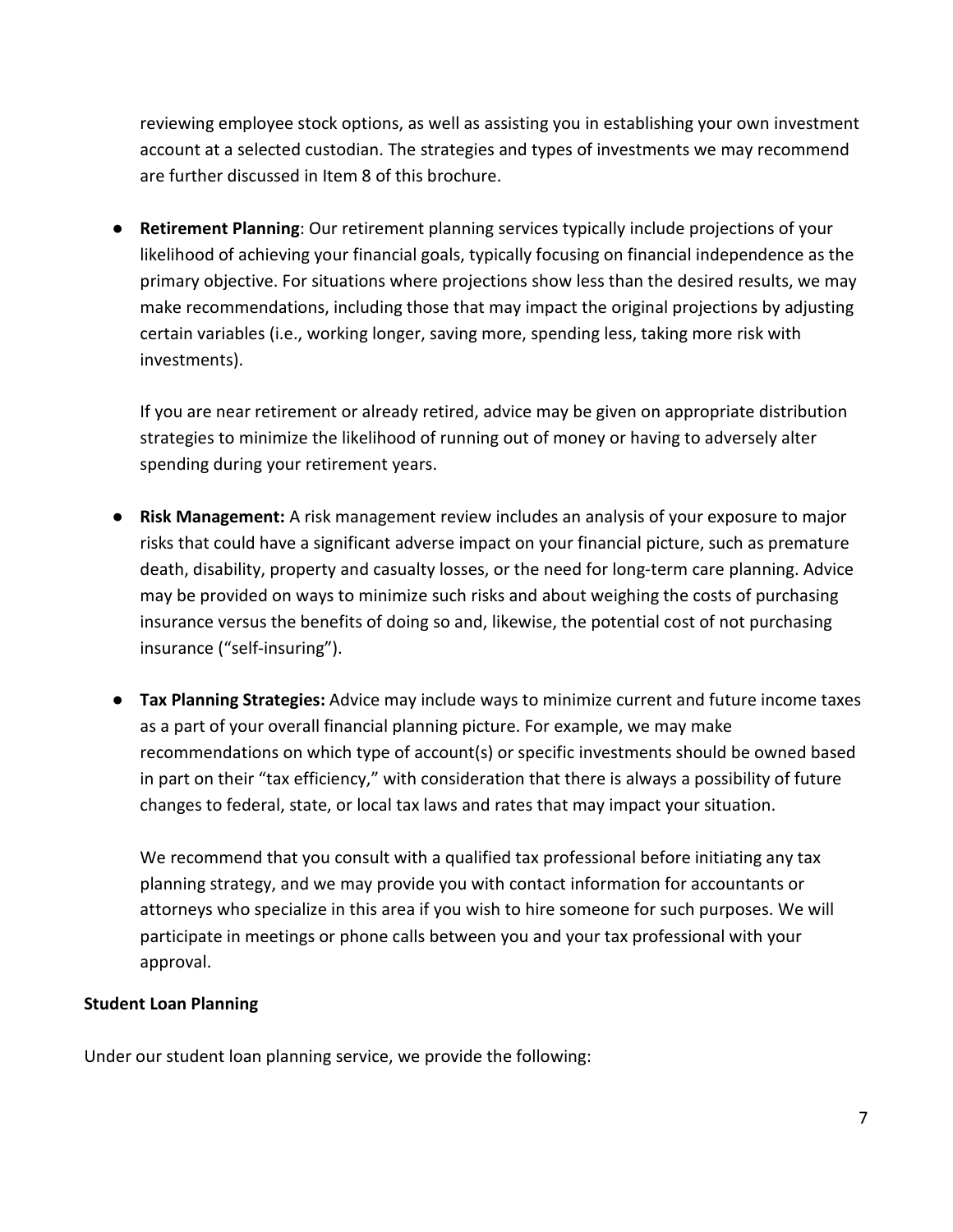- 1. Creating Your Customized Student Loan Plan
- 2. Organize your private and federal student loan details
- 3. Clarify your personal, financial, and professional current position and future goals.
- 4. Prepare custom repayment strategy considering your situation and options available, including PSLF, refinance, and consolidation.

### **One-Time Financial Plan**

We offer financial planning on a one-time engagement for clients who do not require a comprehensive ongoing relationship. Financial planning involves an evaluation of a client's current and future financial state by using currently known variables to predict future cash flows, asset values, and withdrawal plans. The key defining aspect of financial planning is that through the financial planning process, all questions, information, and analysis will be considered as they affect and are affected by the entire financial and life situation of the Client. Clients purchasing this service will receive a written or an electronic report, providing the Client with a detailed financial plan designed to achieve his or her stated financial goals and objectives. This service includes three months of follow-up following the delivery of the plan.

### **Client Tailored Services and Client Imposed Restrictions**

We offer the same suite of services to all our clients. However, specific client financial plans and their implementation are dependent upon the client Investment Policy Statement which outlines each client's current situation (income, tax levels, and risk tolerance levels) and is used to construct a client specific plan to aid in the selection of a portfolio that matches restrictions, needs, and targets.

### **Wrap Fee Programs**

We do not participate in wrap fee programs.

## <span id="page-7-0"></span>Item 5: Fees and Compensation

Please note, unless a client has received the firm's disclosure brochure at least 48 hours prior to signing the investment advisory contract, the investment advisory contract may be terminated by the client within five (5) business days of signing the contract without incurring any advisory fees. How we are paid depends on the type of advisory service we are performing. Please review the fee and compensation information below. We do not require prepayment of more than \$1,200 in fees for any services more than 6 months in advance of the provision of those services.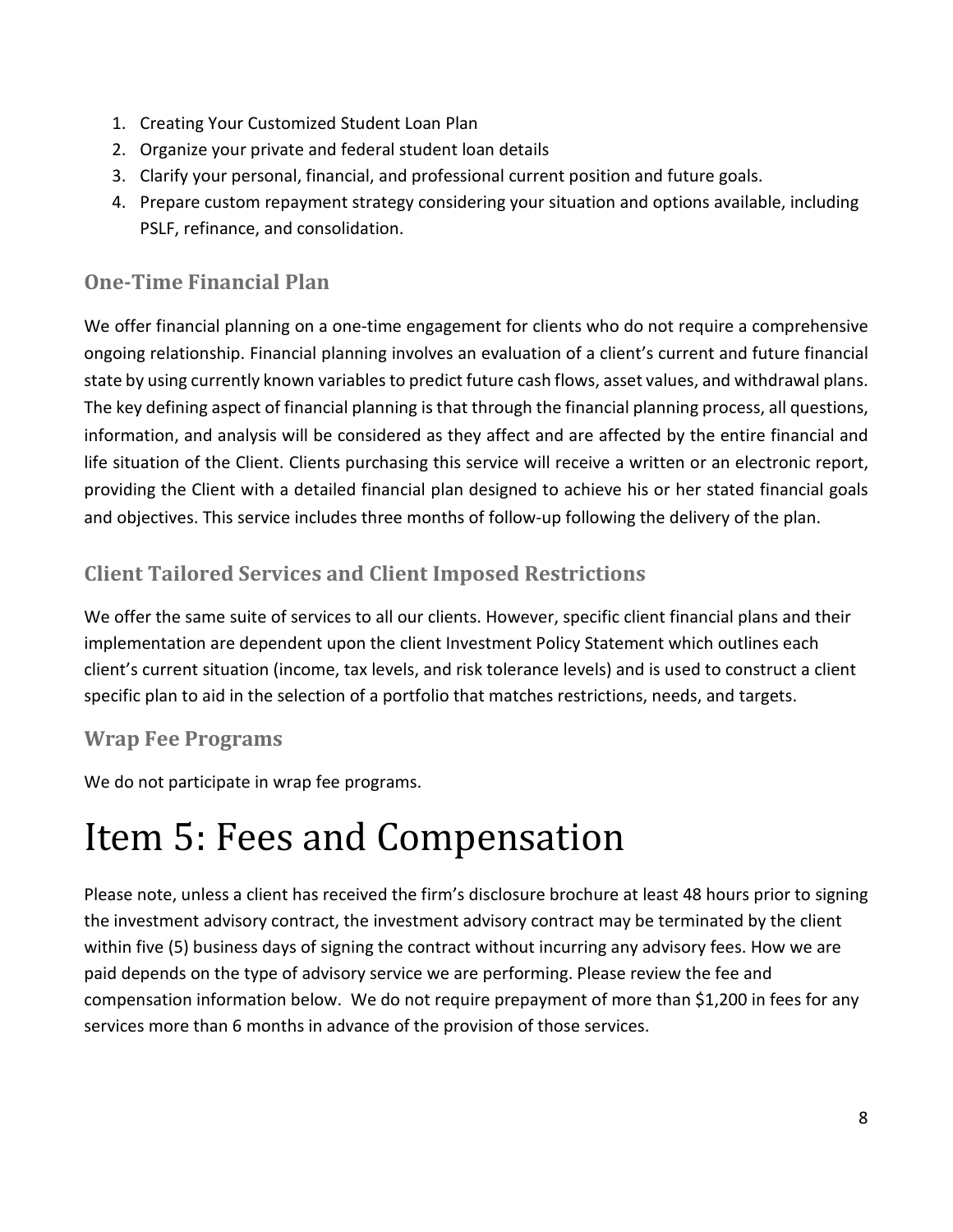### **Investment Management Services**

Our standard advisory fee is based on the market value of the assets under management based on the last business day of the prior quarter and is calculated as follows:

| <b>Account Value</b>      | <b>Annual Advisory Fee</b> |
|---------------------------|----------------------------|
| $$0 - $500,000$           | 1.00%                      |
| \$500,001 - \$1,000,000   | 0.90%                      |
| $$1,000,001 - $2,000,000$ | 0.75%                      |
| \$2,000,001 and above     | 0.50%                      |

The annual fees are pro-rated and paid in advance on a quarterly basis. The advisory fee is a blended fee and is calculated by assessing the percentage rates using the predefined levels of assets as shown in the above chart, resulting in a combined weighted fee. For example, an account valued at \$2,500,000 would pay an effective fee of 0.78% with the annual fee of \$19,500. The quarterly fee is determined by the following calculation: ((\$500,000 x 1.00%) + (\$500,000 x 0.90%) + (\$1,000,000 x 0.75%) + (\$500,000 x  $(0.50%)$ ) ÷ 4 = \$4,875.00. No increase in the annual fee shall be effective without agreement from the client by signing a new agreement or amendment to their current advisory agreement.

Advisory fees are directly debited from client accounts, or the client may choose to pay by check. Accounts initiated or terminated during a calendar quarter will be charged a pro-rated fee based on the amount of time remaining in the billing period. An account may be terminated with written notice at least 30 calendar days in advance. Upon termination of the account, any unearned fee will be refunded to the client.

Accounts initiated or terminated during a calendar quarter will be charged a pro-rated fee based on the amount of time remaining in the billing period. An account may be terminated with written notice at least 30 calendar days in advance. Earned unpaid advisory fees up to the date of termination will be collected and billed to the account on a pro-rata basis.

### **Combined Investment Management and Comprehensive Financial Planning**

Combined Investment Management and Comprehensive Financial consists of an upfront fee ranging from \$500 to \$3,000, depending on the complexity and needs of the client, and an ongoing fee ranging from \$1,200 to \$20,000 per year, depending on the complexity and needs of the client, that is paid either monthly or quarterly, in advance. At WFP's discretion, we may offer discounted fees to residents and fellows. We do not have a minimum investment account size. Factors considered in setting the client fee are number of household members, amount of financial planning necessary, number and type of accounts, net worth, life circumstances, business interests, etc. This service may be terminated with 30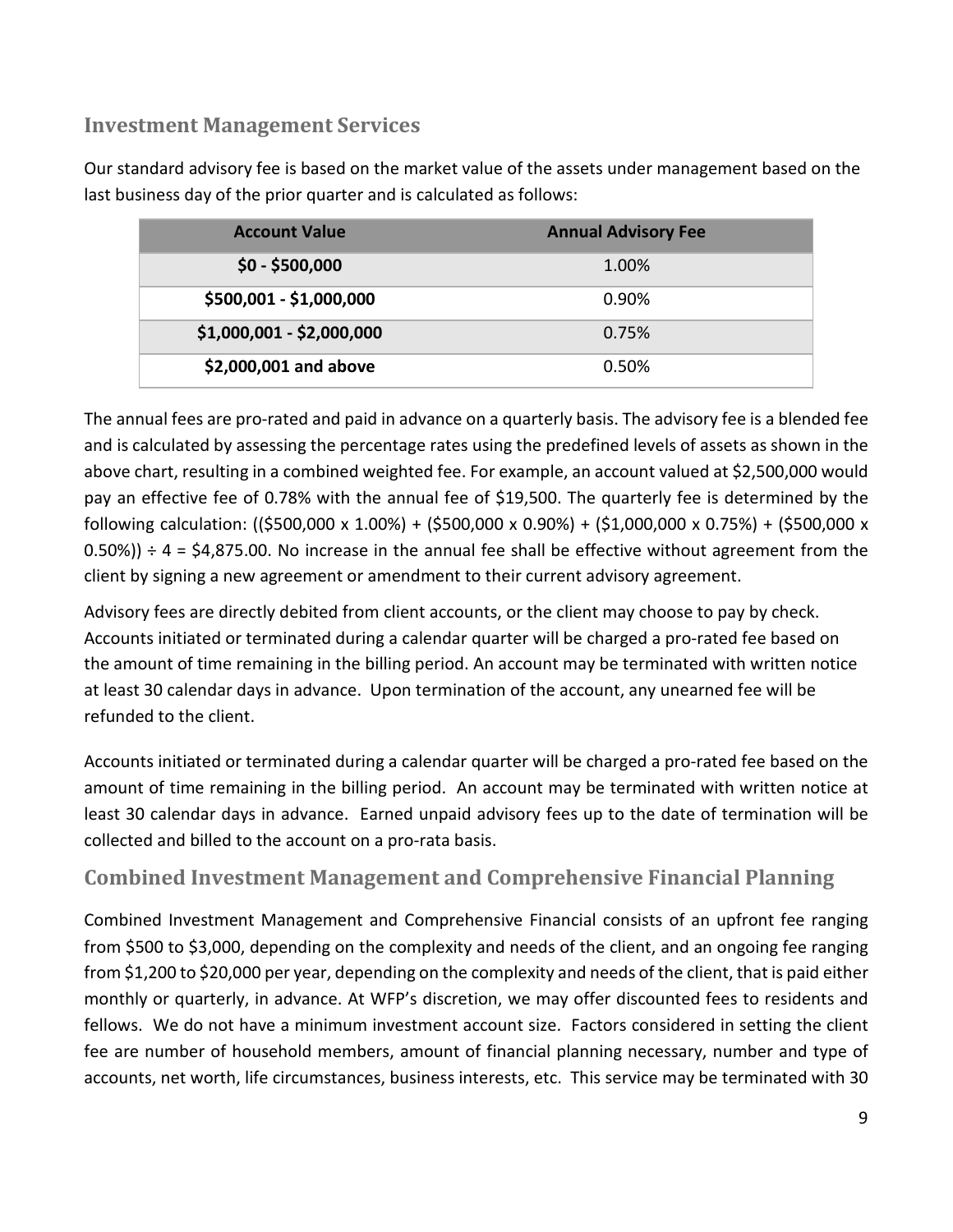days' notice. Upon termination of any account, the fee will be prorated and any unearned fee will be refunded to the client based on the amount of time remaining in the billing period.

Fees may be assessed pro rata when services begin after the first day of the quarterly billing period. WFP will either invoice clients directly for services or payment of fees will be deducted by the qualified custodian holding client funds.

### **Hourly Financial Planning Fee**

Financial Planning will generally be offered on an hourly rate of \$300.00 per hour, depending on the complexity and needs of the client. An estimate of the total fee will be provided before the start of any work. Half of the estimated fee is due at the beginning of the process and the remainder is due at completion of work when the financial plan is delivered, however, WFP will not bill an amount above \$1,200.00 more than 6 months in advance.

### **Student Loan Planning**

The fee for services includes a one-time engagement fee of \$500 per analysis for a single borrower and \$750 per analysis for dual household borrowers. Delivery of the student loan plan is completed within one month of receiving all requested information.

### **One-Time Financial Plan**

One-Time Financial Planning will generally be offered on a fixed fee basis. The fixed fee will be agreed upon before the start of any work. The fixed fee can range between \$1,000 and \$12,000. The fee is negotiable depending on the complexity of the project. Half of the fee is due at the beginning of the process and the remainder is due upon delivery of the plan. WFP will not bill an amount above \$1,200 more than 6 months in advance. Fees for this service may be paid by electronic funds transfer (EFT) or check. In the event the Client Contract terminates prior to the completion of the financial plan, any prepaid but unearned fees will be refunded to the Client and any fees for the hours already worked but not yet billed, will be due and payable. Upon termination, any completed deliverables will be provided to the Client.

### **Other Types of Fees and Expenses**

Our fees are exclusive of brokerage commissions, transaction fees, and other related costs and expenses which may be incurred by the client. Clients may incur certain charges imposed by custodians and other third parties such as custodial fees, deferred sales charges, odd-lot differentials, transfer taxes, wire transfer and electronic fund fees, and other fees and taxes on brokerage accounts and securities transactions. Mutual fund and exchange traded funds also charge internal management fees,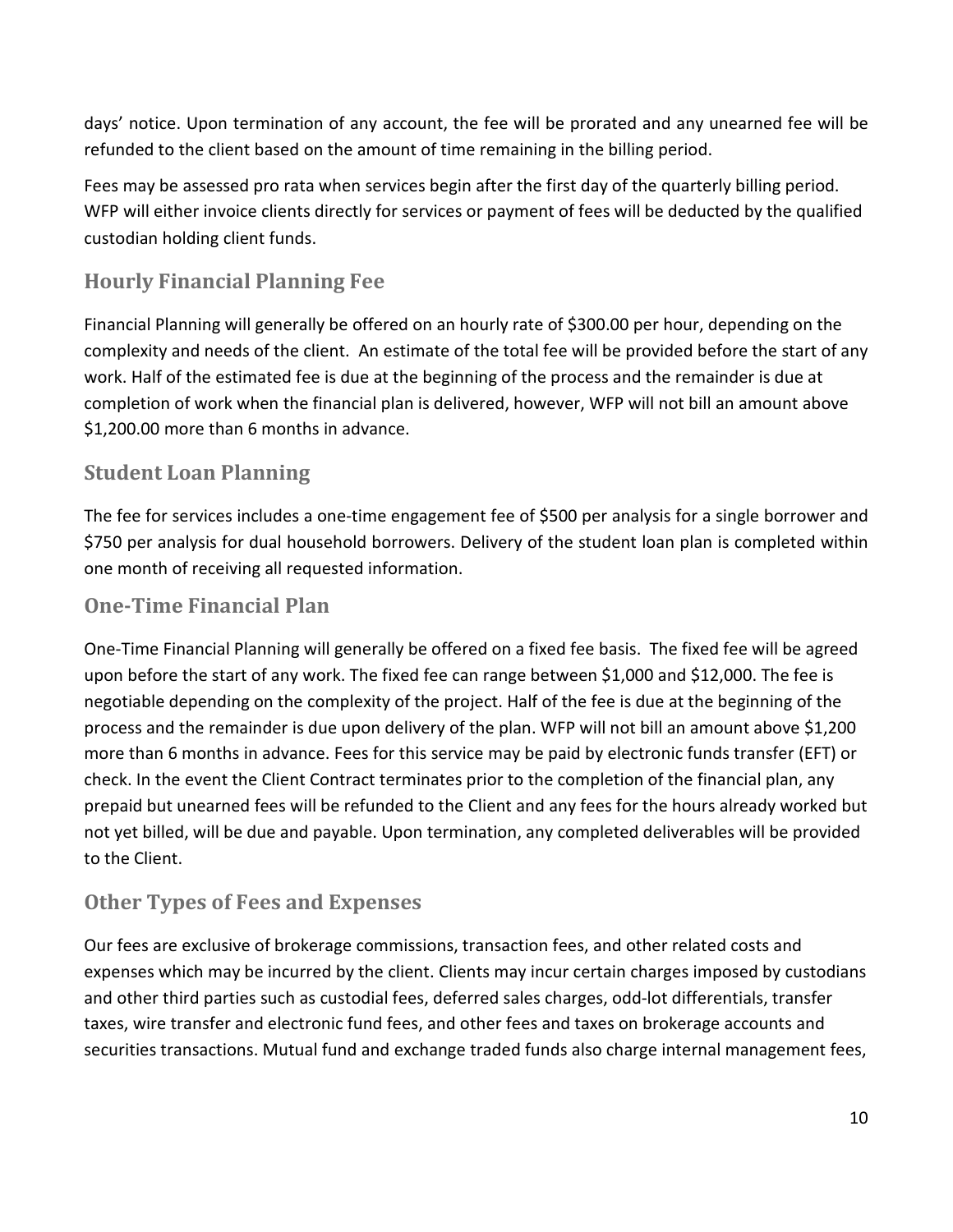which are disclosed in a fund's prospectus. Such charges, fees and commissions are exclusive of and in addition to our fee, and we shall not receive any portion of these commissions, fees, and costs.

Item 12 further describes the factors that we consider in selecting or recommending custodians for client's transactions and determining the reasonableness of their compensation (e.g., commissions).

We do not accept compensation for the sale of securities or other investment products including assetbased sales charges or service fees from the sale of mutual funds.

## <span id="page-10-0"></span>Item 6: Performance-Based Fees and therefore do not engage in Side-By-Side Management

We do not offer performance-based fees.

# <span id="page-10-1"></span>Item 7: Types of Clients

We provide financial planning and portfolio management services to individuals, high net-worth individuals and corporations or other businesses.

We do not have a minimum account size requirement.

## <span id="page-10-2"></span>Item 8: Methods of Analysis, Investment Strategies and Risk of Loss

### **Passive Investment Management**

We primarily practice passive investment management. Passive investing involves building portfolios that are comprised of various distinct asset classes. The asset classes are weighted in a manner to achieve a desired relationship between correlation, risk, and return. Funds that passively capture the returns of the desired asset classes are placed in the portfolio. The funds that are used to build passive portfolios are typically index mutual funds or exchange traded funds.

Passive investment management is characterized by low portfolio expenses (i.e., the funds inside the portfolio have low internal costs), minimal trading costs (due to infrequent trading activity), and relative tax efficiency (because the funds inside the portfolio are tax efficient and turnover inside the portfolio is minimal).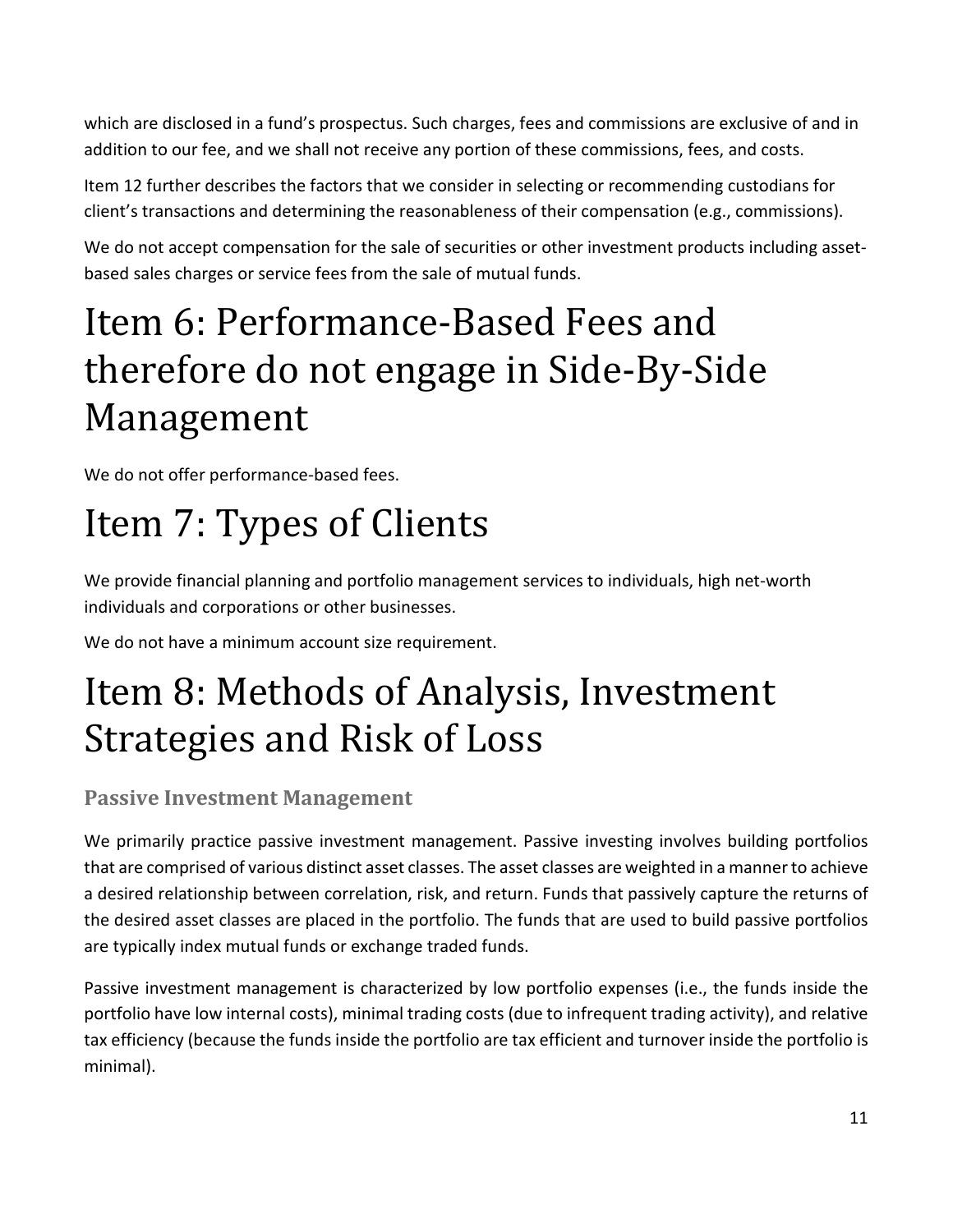In contrast, active management involves a single manager or managers who employ some method, strategy, or technique to construct a portfolio that is intended to generate returns that are greater than the broader market or a designated benchmark. Academic research indicates most active managers underperform the market.

### **Material Risks Involved**

**All investing strategies we offer involve risk and may result in a loss of your original investment which you should be prepared to bear.** Many of these risks apply equally to stocks, bonds, commodities and any other investment or security. Material risks associated with our investment strategies are listed below.

**Market Risk:** Market risk involves the possibility that an investment's current market value will fall because of a general market decline, reducing the value of the investment regardless of the operational success of the issuer's operations or its financial condition.

**Strategy Risk:** The Adviser's investment strategies and/or investment techniques may not work as intended.

**Small and Medium Cap Company Risk:** Securities of companies with small and medium market capitalizations are often more volatile and less liquid than investments in larger companies. Small and medium cap companies may face a greater risk of business failure, which could increase the volatility of the client's portfolio.

**Turnover Risk:** At times, the strategy may have a portfolio turnover rate that is higher than other strategies. A high portfolio turnover would result in correspondingly greater brokerage commission expenses and may result in the distribution of additional capital gains for tax purposes. These factors may negatively affect the account's performance.

**Limited markets:** Certain securities may be less liquid (harder to sell or buy) and their prices may at times be more volatile than at other times. Under certain market conditions we may be unable to sell or liquidate investments at prices we consider reasonable or favorable or find buyers at any price.

**Concentration Risk:** Certain investment strategies focus on asset-classes, industries, sectors or types of investment. From time to time these strategies may be subject to greater risks of adverse developments in such areas of focus than a strategy that is more broadly diversified across a wider variety of investments.

**Interest Rate Risk:** Bond (fixed income) prices generally fall when interest rates rise, and the value may fall below par value or the principal investment. The opposite is also generally true: bond prices generally rise when interest rates fall. In general, fixed income securities with longer maturities are more sensitive to these price changes. Most other investments are also sensitive to the level and direction of interest rates.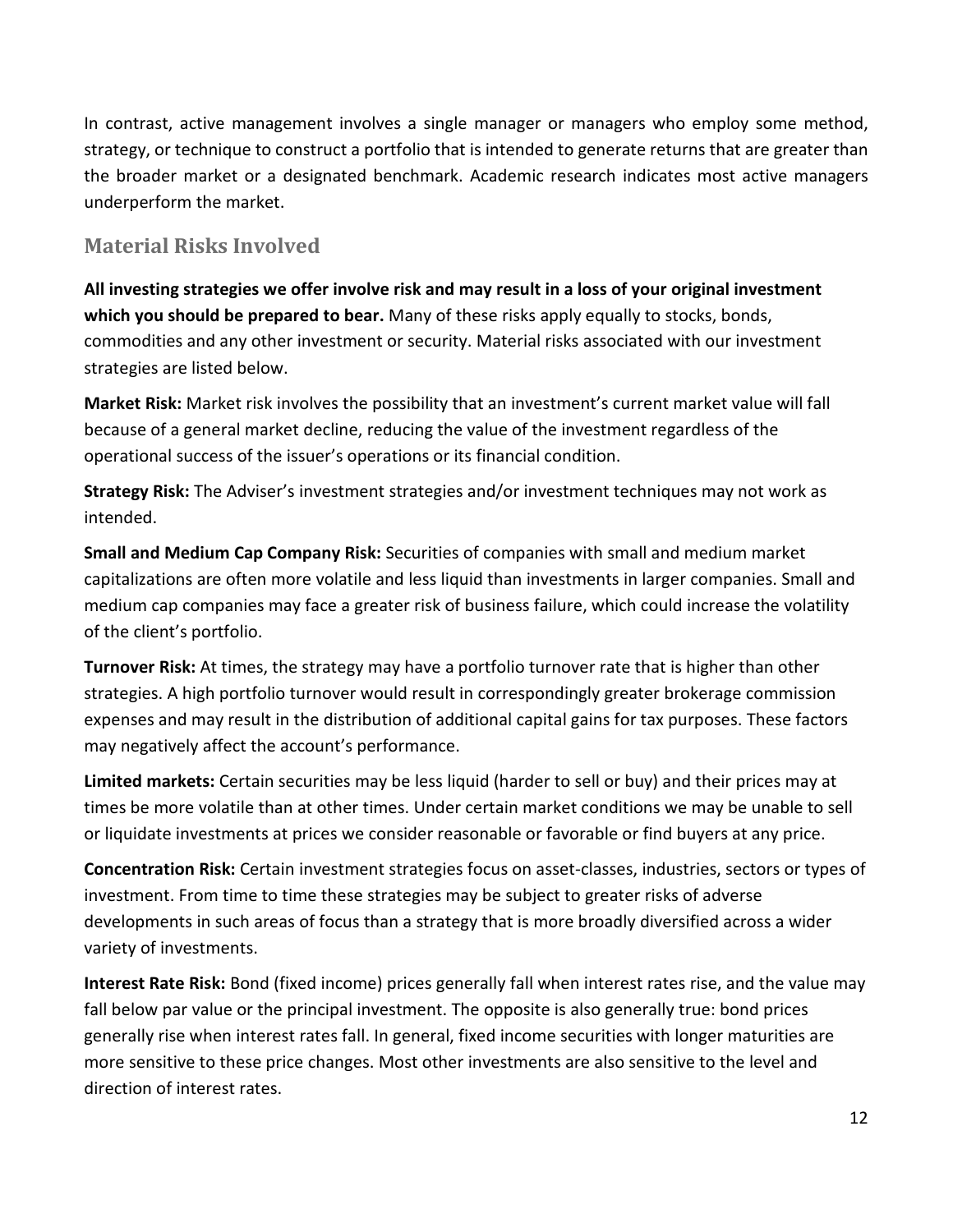**Legal or Legislative Risk**: Legislative changes or Court rulings may impact the value of investments, or the securities' claim on the issuer's assets and finances.

**Inflation**: Inflation may erode the buying-power of your investment portfolio, even if the dollar value of your investments remains the same.

### **Risks Associated with Securities**

Apart from the general risks outlined above which apply to all types of investments, specific securities may have other risks.

**Exchange Traded Funds** prices may vary significantly from the Net Asset Value due to market conditions. Certain Exchange Traded Funds may not track underlying benchmarks as expected.

**Investment Companies Risk**. When a client invests in open end mutual funds or ETFs, the client indirectly bears its proportionate share of any fees and expenses payable directly by those funds. Therefore, the client will incur higher expenses, many of which may be duplicative. In addition, the client's overall portfolio may be affected by losses of an underlying fund and the level of risk arising from the investment practices of an underlying fund (such as the use of derivatives). ETFs are also subject to the following risks: (i) an ETF's shares may trade at a market price that is above or below their net asset value; (ii) the ETF may employ an investment strategy that utilizes high leverage ratios; or (iii) trading of an ETF's shares may be halted if the listing exchange's officials deem such action appropriate, the shares are de-listed from the exchange, or the activation of market-wide "circuit breakers" (which are tied to large decreases in stock prices) halts stock trading generally. The Adviser has no control over the risks taken by the underlying funds in which client's invest.

# <span id="page-12-0"></span>Item 9: Disciplinary Information

On March 22nd, 2021, Wrenne Financial Planning unknowingly violated the Pennsylvania Securities Act of 1972, 70 P.S. § 1-101 et. seq. ("1972 Act") by exceeding 5 clients without being registered. This was discovered by the Pennsylvania Department of Banking and Securities during their review of WFP's application to register in March 2021 and occurred under the advice of WFP's former compliance consultant. In July 2021, without admitting or denying the allegations, WFP agreed to a Consent Agreement and Order ("Order") proposed by the Pennsylvania Securities Division agreeing to pay an administrative assessment of \$4,000 and cease any future violations of the act. WFP's former compliance consultant agreed to compensate WFP for the PA fines and has since been replaced with a new firm.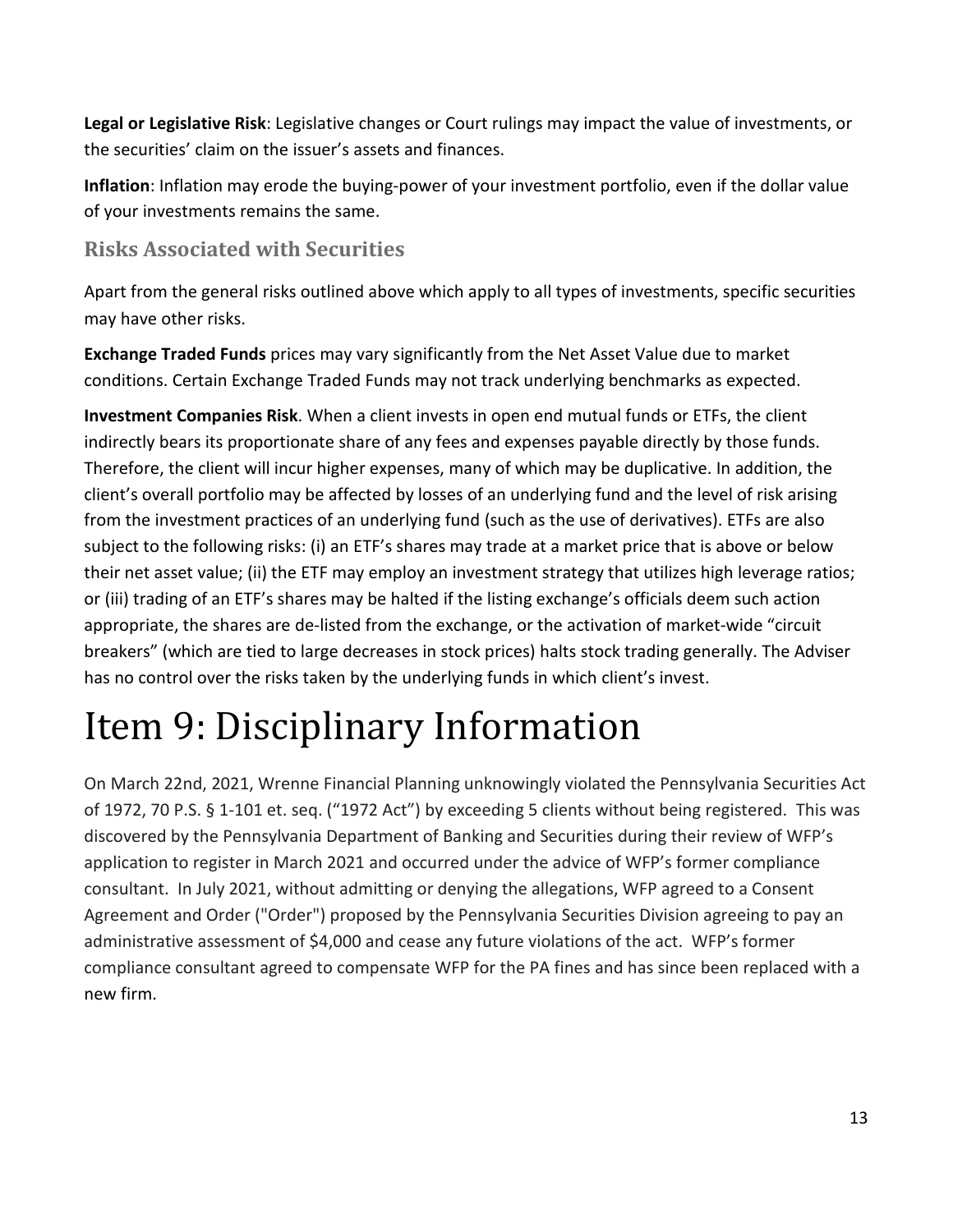# <span id="page-13-0"></span>Item 10: Other Financial Industry Activities and Affiliations

Daniel Wrenne currently does not participate in other financial industry activities and is not affiliated with other financial firms.

No WFP employee is registered, or have an application pending to register, as a broker-dealer or a registered representative of a broker-dealer.

No WFP employee is registered, or have an application pending to register, as a futures commission merchant, commodity pool operator or a commodity trading advisor.

WFP only receives compensation directly from clients. We do not receive compensation from any outside source. We do not have any conflicts of interest with any outside party.

## <span id="page-13-1"></span>Item 11: Code of Ethics, Participation or Interest in Client Transactions and Personal Trading

### **Code of Ethics Description**

This code does not attempt to identify all possible conflicts of interest, and literal compliance with each of its specific provisions will not shield associated persons from liability for personal trading or other conduct that violates a fiduciary duty to advisory Clients. A summary of the Code of Ethics' Principles is outlined below.

- Integrity Associated persons shall offer and provide professional services with integrity.
	- Objectivity Associated persons shall be objective in providing professional services to Clients.
	- Competence Associated persons shall provide services to Clients competently and maintain the necessary knowledge and skill to continue to do so in those areas in which they are engaged.
	- Fairness Associated persons shall perform professional services in a manner that is fair and reasonable to Clients, principals, partners, and employers, and shall disclose conflict(s) of interest in providing such services.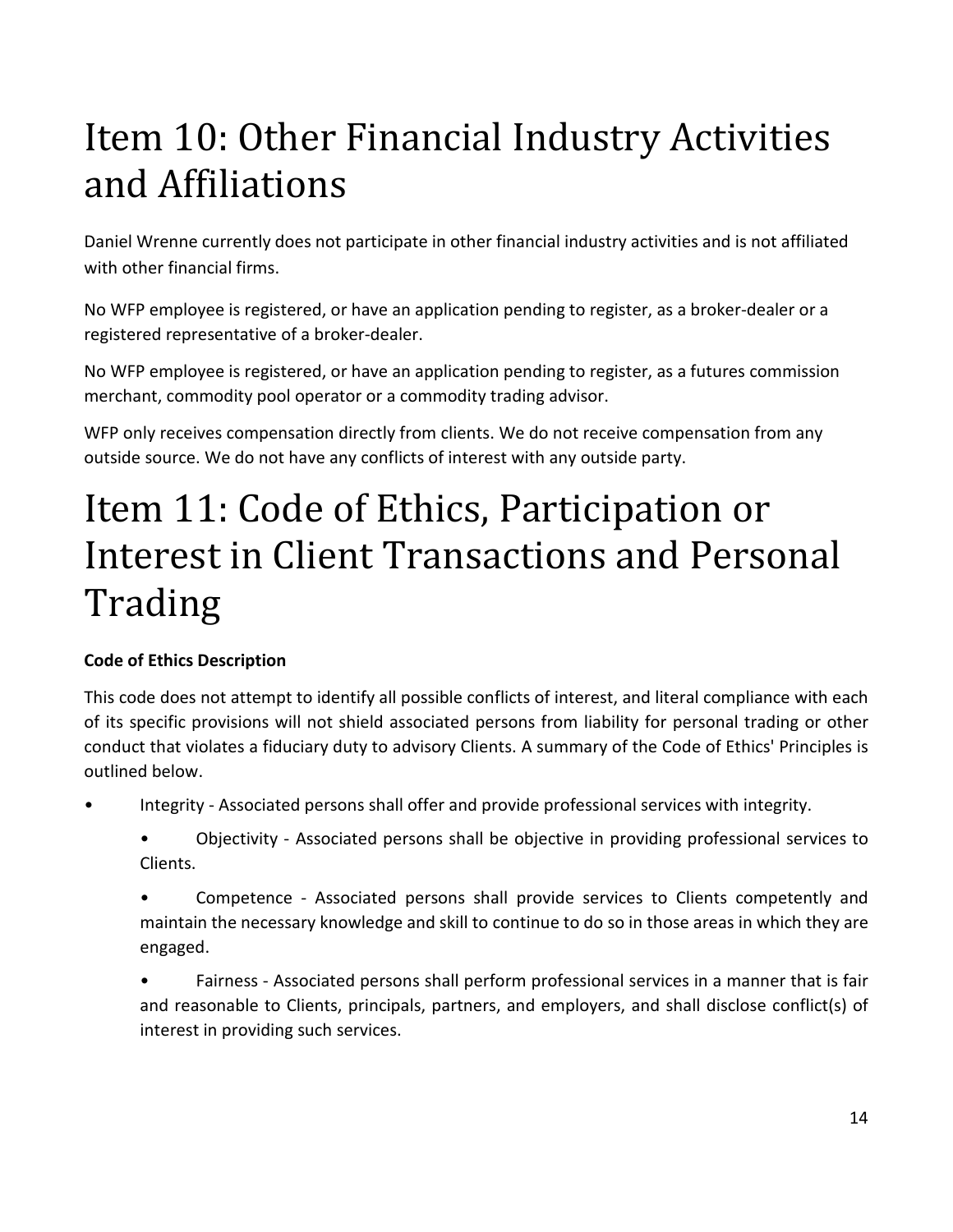• Confidentiality - Associated persons shall not disclose confidential Client information without the specific consent of the Client unless in response to proper legal process, or as required by law.

- Professionalism Associated persons' conduct in all matters shall reflect the credit of the profession.
- Diligence Associated persons shall act diligently in providing professional services.

We periodically review and amend our Code of Ethics to ensure that it remains current, and we require all firm access persons to attest to their understanding of and adherence to the Code of Ethics at least annually. Our firm will provide a copy of its Code of Ethics to any Client or prospective Client upon request.

#### **Investment Recommendations Involving a Material Financial Interest and Conflicts of Interest**

Neither our firm, its associates or any related person is authorized to recommend to a Client or effect a transaction for a Client, involving any security in which our firm or a related person has a material financial interest, such as in the capacity as an underwriter, adviser to the issuer, etc.

#### **Advisory Firm Purchase of Same Securities Recommended to Clients and Conflicts of Interest**

Our firm and its "related persons" may buy or sell securities similar to, or different from, those we recommend to Clients for their accounts. In an effort to reduce or eliminate certain conflicts of interest involving the firm or personal trading, our policy may require that we restrict or prohibit associates' transactions in specific reportable securities transactions. Any exceptions or trading preclearance must be approved by the firm principal in advance of the transaction in an account, and we maintain the required personal securities transaction records per regulation.

#### **Trading Securities At/Around the Same Time as Client's Securities**

From time to time, our firm or its "related persons" may buy or sell securities for themselves at or around the same time as Clients. We will not trade non-mutual fund securities 5 days prior to the same security for Clients.

#### **Investment Advice Relating to Retirement Accounts**

When we provide investment advice to you regarding your retirement plan account or individual retirement account, we are fiduciaries within the meaning of Title I of the Employee Retirement Income Security Act and/or the Internal Revenue Code, as applicable, which are laws governing retirement accounts. The way we make money creates some conflicts with your interests, so we operate under a special rule that requires us to act in your best interest and not put our interest ahead of yours. Under this special rule's provisions, we must:

• Meet a professional standard of care when making investment recommendations (give prudent advice);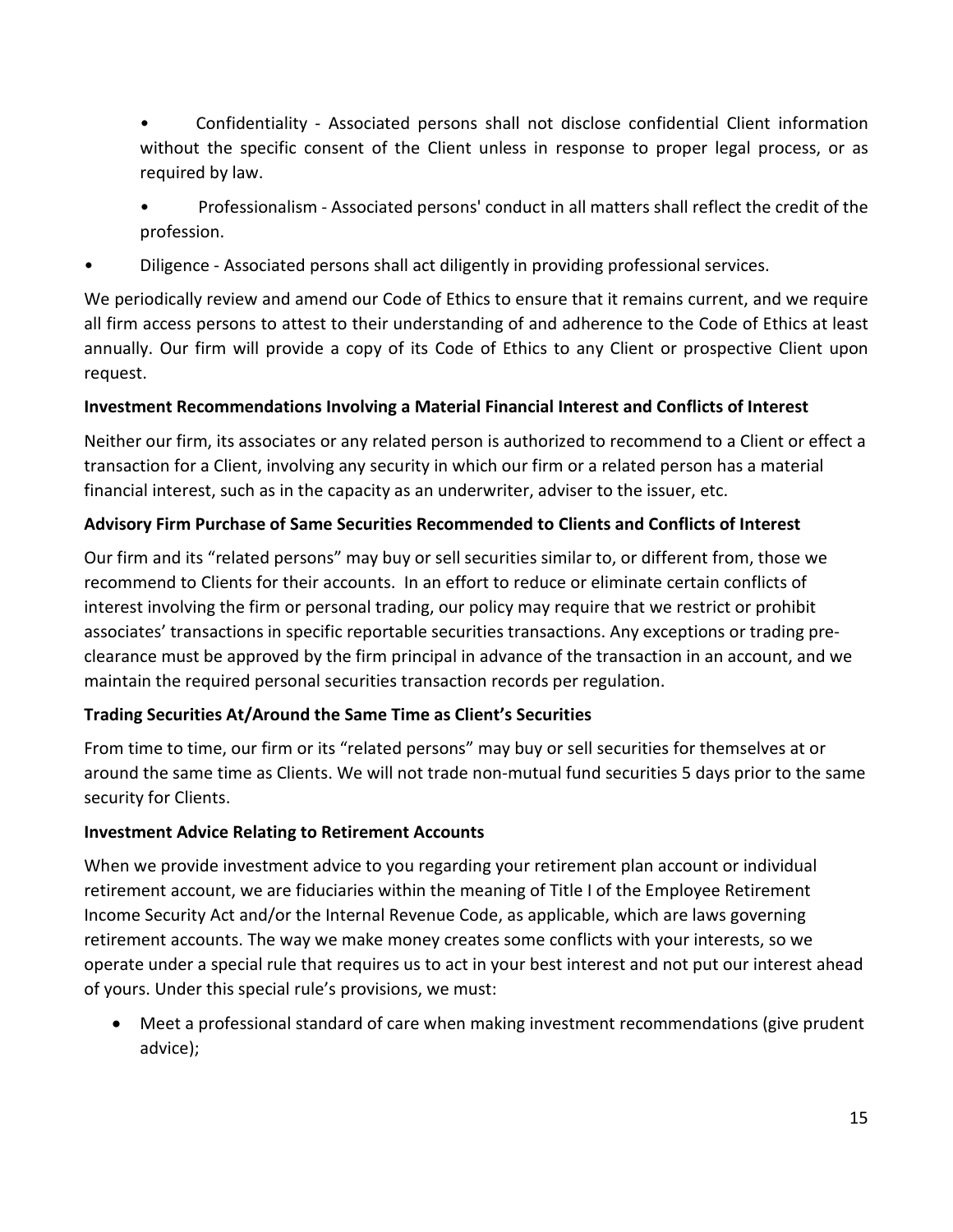- Never put our financial interests ahead of yours when making recommendations (give loyal advice);
- Avoid misleading statements about conflicts of interest, fees, and investments;
- Follow policies and procedures designed to ensure that we give advice that is in your best interest;
- Charge no more than is reasonable for our services; and
- Give you basic information about conflicts of interest.

In addition, and as required by this rule, we provide information regarding the services that we provide to you, and any material conflicts of interest, in this brochure and in your client agreement.

## <span id="page-15-0"></span>Item 12: Brokerage Practices

### **Factors Used to Select Custodians**

Wrenne Financial Planning LLC does not have any affiliation with Broker-Dealers. Specific custodian recommendations are made to client based on their need for such services. We recommend custodians based on the reputation and services provided by the firm.

#### **1. Research and Other Soft-Dollar Benefits**

The state of Pennsylvania considers the support services provided to the firm based on the overall relationship between WFP and the custodian to be a soft-dollar arrangement.

#### **2. Brokerage for Client Referrals**

We receive no referrals from a custodian or third party in exchange for using that third party.

#### **3. Clients Directing Which Custodian to Use**

We do recommend a specific custodian for clients to use, however, clients may custody their assets at a custodian of their choice. Clients may also direct us to use a specific custodian to execute transactions. By allowing clients to choose a specific custodian, we may be unable to achieve most favorable execution of client transaction, and this may cost clients' money over using a lower-cost custodian.

### **The Custodian and Brokers We Recommend**

WFP participates in TD Ameritrade's institutional customer program and may recommend TD Ameritrade to clients for custody and brokerage services. There is no direct link between WFP's participation in the program and the investment advice it gives to its clients, although WFP receives economic benefits through its participation in the program that are typically not available to TD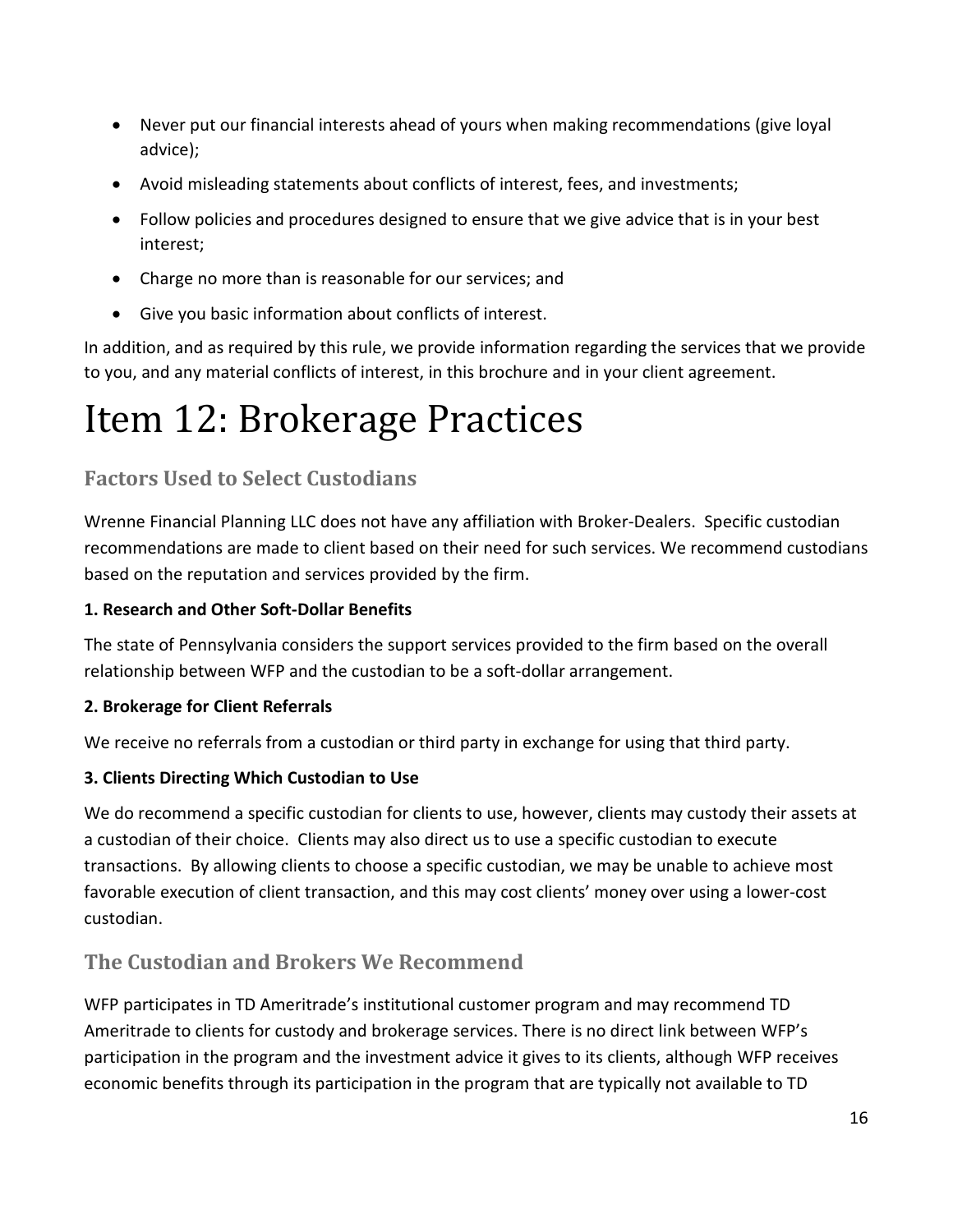Ameritrade retail investors. These benefits include the following products and services (provided without cost or at a discount): receipt of duplicate client statements and confirmations; research related products and tools; consulting services; access to a trading desk serving for WFP participants; access to block trading (which provides the ability to aggregate securities transactions for execution and then allocate the appropriate shares to client accounts); the ability to have advisory fees deducted directly from client accounts; access to an electronic communications network for client order entry and account information; access to mutual funds with no transaction fees and to certain institutional money managers; and discounts on compliance, marketing, research, technology, and practice management products or services provided to WFP by third party vendors. TD Ameritrade may also have paid for business consulting and professional services received by WFP's related persons. Some of the products and services made available by TD Ameritrade through the program may benefit WFP but may not benefit its client accounts. These products or services may assist WFP in managing and administering client accounts, including accounts not maintained at TD Ameritrade. Other services made available by TD Ameritrade are intended to help WFP manage and further develop its business enterprise. The benefits received by WFP or its personnel through participation in the program do not depend on the amount of brokerage transactions directed to TD Ameritrade. As part of its fiduciary duties to clients, WFP endeavors always to act in the client's best interest. Clients should be aware, however, that the receipt of economic benefits by WFP or its related persons in and of itself creates a conflict of interest and may indirectly influence WFP's choice of TD Ameritrade for custody and brokerage services.

### **Aggregating (Block) Trading for Multiple Client Accounts**

Generally, we combine multiple orders for shares of the same securities purchased for advisory accounts we manage (this practice is commonly referred to as "block trading"). We will then distribute a portion of the shares to participating accounts in a fair and equitable manner. The distribution of the shares purchased is typically proportionate to the size of the account, but it is not based on account performance or the amount or structure of management fees. Subject to our discretion, regarding circumstances and market conditions, when we combine orders, each participating account pays an average price per share for all transactions and pays a proportionate share of all transaction costs. Accounts owned by our firm or persons associated with our firm may participate in block trading with your accounts; however, they will not be given preferential treatment.

# <span id="page-16-0"></span>Item 13: Review of Accounts

Daniel Wrenne, Managing Member and CCO of WFP, will work with clients to obtain current information regarding their assets and investment holdings and will review this information as part of our financial planning services.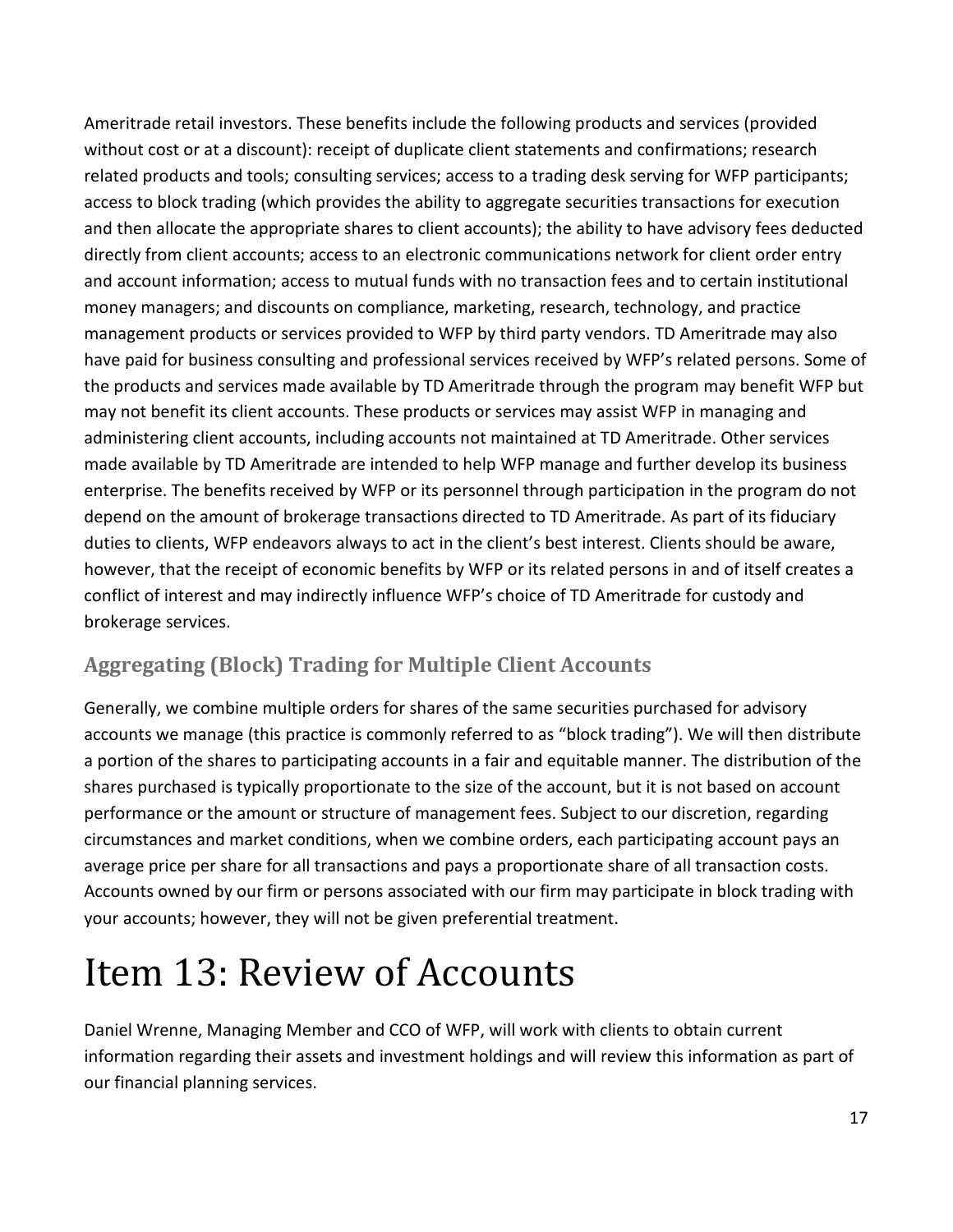Client accounts with the Investment Management and Combined Investment Management and Comprehensive Financial Planning Service will be reviewed regularly on a quarterly basis by Daniel Wrenne. During the regular review the account's performance is compared against like-managed accounts to identify any unacceptable performance deviation. Additionally, reasonable client-imposed restrictions will be reviewed to confirm that they are being enforced. Events that may trigger a special review would be unusual performance, addition, or deletions of client-imposed restrictions, excessive draw-down, volatility in performance, or buy and sell decisions from the firm or per client's needs. Additionally, WFP will meet with clients at least annually to review investments and will review individual securities at least weekly.

Clients will receive trade confirmations from the broker(s) for each transaction in their accounts as well as monthly or quarterly statements and annual tax reporting statements from their custodian showing all activity in the accounts, such as receipt of dividends and interest.

WFP will not provide written reports to Investment Management clients.

# <span id="page-17-0"></span>Item 14: Client Referrals and Other Compensation

We do not receive any economic benefit, directly or indirectly from any third party for advice rendered to our clients. Nor do we directly or indirectly compensate any person who is not advisory personnel for client referrals.

# <span id="page-17-1"></span>Item 15: Custody

WFP is deemed to have limited custody solely because certain advisory fees are directly deducted from the client's investment account(s) by the custodian on behalf of WFP. Clients should receive at least quarterly statements from the broker-dealer, bank or other qualified custodian that holds and maintains Client's investment assets. We urge you to carefully review such statements and compare such official custodial records to the account statements or reports that we may provide to you. Our statements or reports may vary from custodial statements based on accounting procedures, reporting dates, or valuation methodologies of certain securities.

# <span id="page-17-2"></span>Item 16: Investment Discretion

For those Client accounts where we provide Investment Management Services, we maintain discretion over Client accounts with respect to securities to be bought and sold and the amount of securities to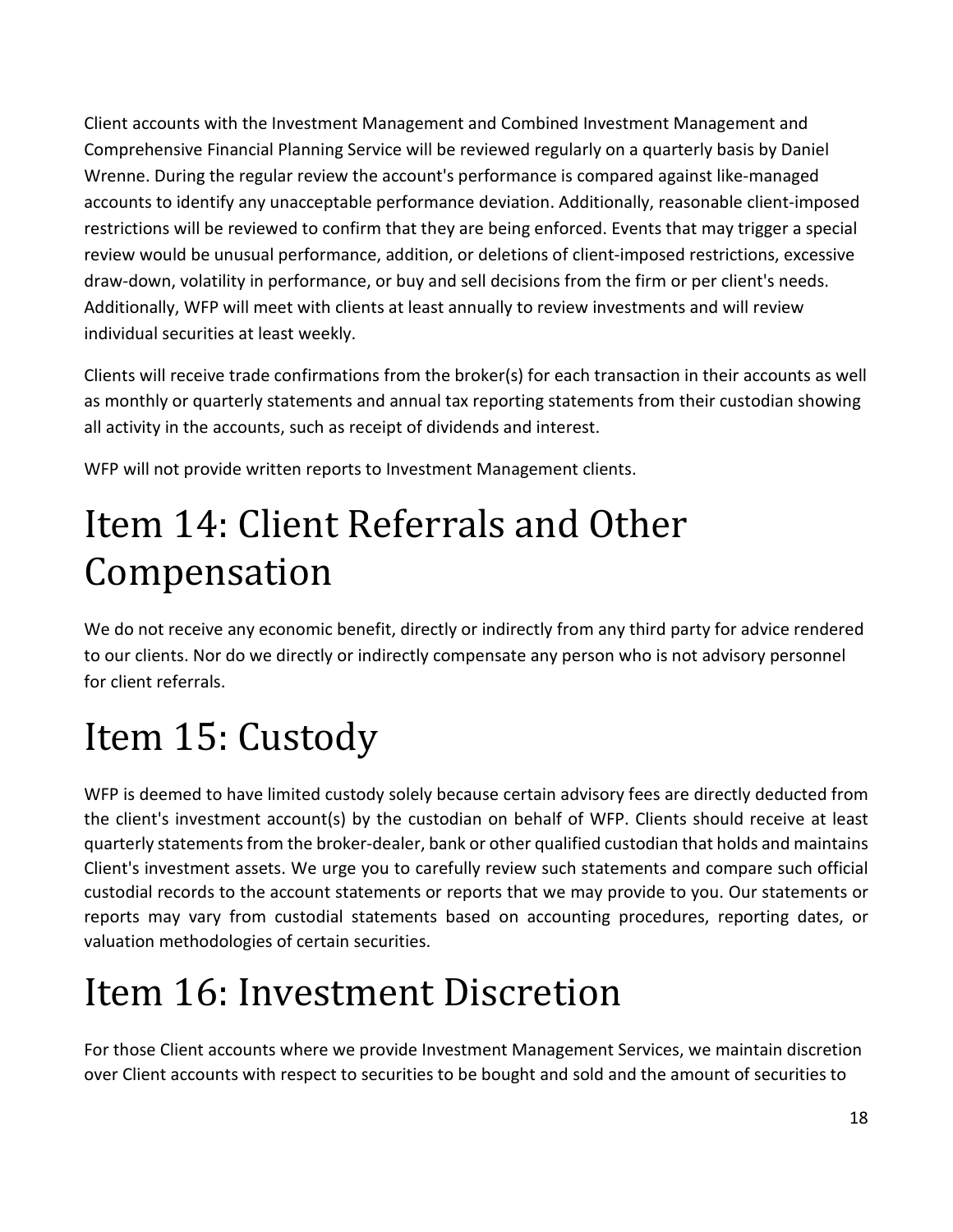be bought and sold. Investment discretion is explained to Clients in detail when an advisory relationship has commenced. At the start of the advisory relationship, the Client will execute a Limited Power of Attorney, which will grant our firm discretion over the account. Additionally, the discretionary relationship will be outlined in the advisory contract and signed by the Client.

# <span id="page-18-0"></span>Item 17: Voting Client Securities

We do not vote Client proxies. Therefore, Clients maintain exclusive responsibility for: (1) voting proxies, and (2) acting on corporate actions pertaining to the Client's investment assets. The Client shall instruct the Client's qualified custodian to forward to the Client copies of all proxies and shareholder communications relating to the Client's investment assets. If the client would like our opinion on a particular proxy vote, they may contact us at the number listed on the cover of this brochure.

In most cases, you will receive proxy materials directly from the account custodian. However, in the event we were to receive any written or electronic proxy materials, we would forward them directly to you by mail, unless you have authorized our firm to contact you by electronic mail, in which case, we would forward you any electronic solicitation to vote proxies.

# <span id="page-18-1"></span>Item 18: Financial Information

Registered investment advisers are required in this Item to provide you with certain financial information or disclosures about our financial condition. We have no financial commitment that impairs our ability to meet contractual and fiduciary commitments to clients, and we have not been the subject of a bankruptcy proceeding.

We do not have custody of client funds or securities or require or solicit prepayment of more than \$1,200 in fees per client six months in advance. All upfront and ongoing portions of WFP's fees that are payable in advance, correspond with work that is completed within 6 months after the firm collects the fee. As such, WFP does not accept prepayment of client fees in the amount of \$1,200 six months or more in advance of services rendered.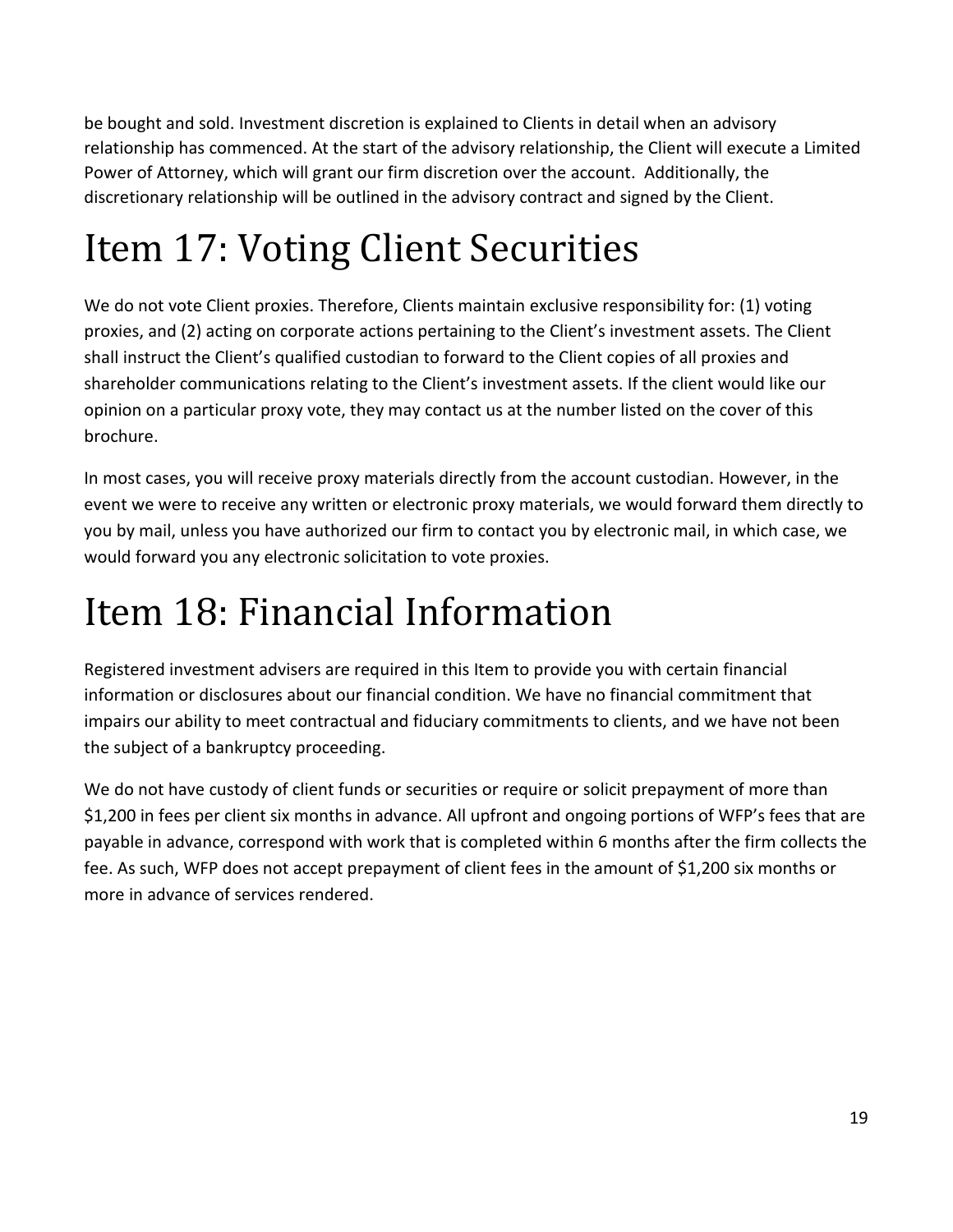

## Wrenne Financial Planning LLC

### <span id="page-19-0"></span>Form ADV Part 2B – Brochure Supplement

3399 Tates Creek Road, Suite 115

Lexington, KY 40502

859-538-6044

Dated May 24, 2022

*no material changes have been made since 2018*

*For*

### **Daniel Wrenne, CFP®, ChFC, CLU**

### Chief Executive Officer & Chief Operating Officer

This brochure supplement provides information about Daniel Wrenne that supplements the Wrenne Financial Planning LLC ("WFP") brochure. A copy of that brochure precedes this supplement. Please contact Daniel Wrenne if the WFP brochure is not included with this supplement or if you have any questions about the contents of this supplement.

Additional information about Daniel Wrenne is available on the SEC's website at [www.adviserinfo.sec.gov](http://www.adviserinfo.sec.gov/) using CRD# 5044257.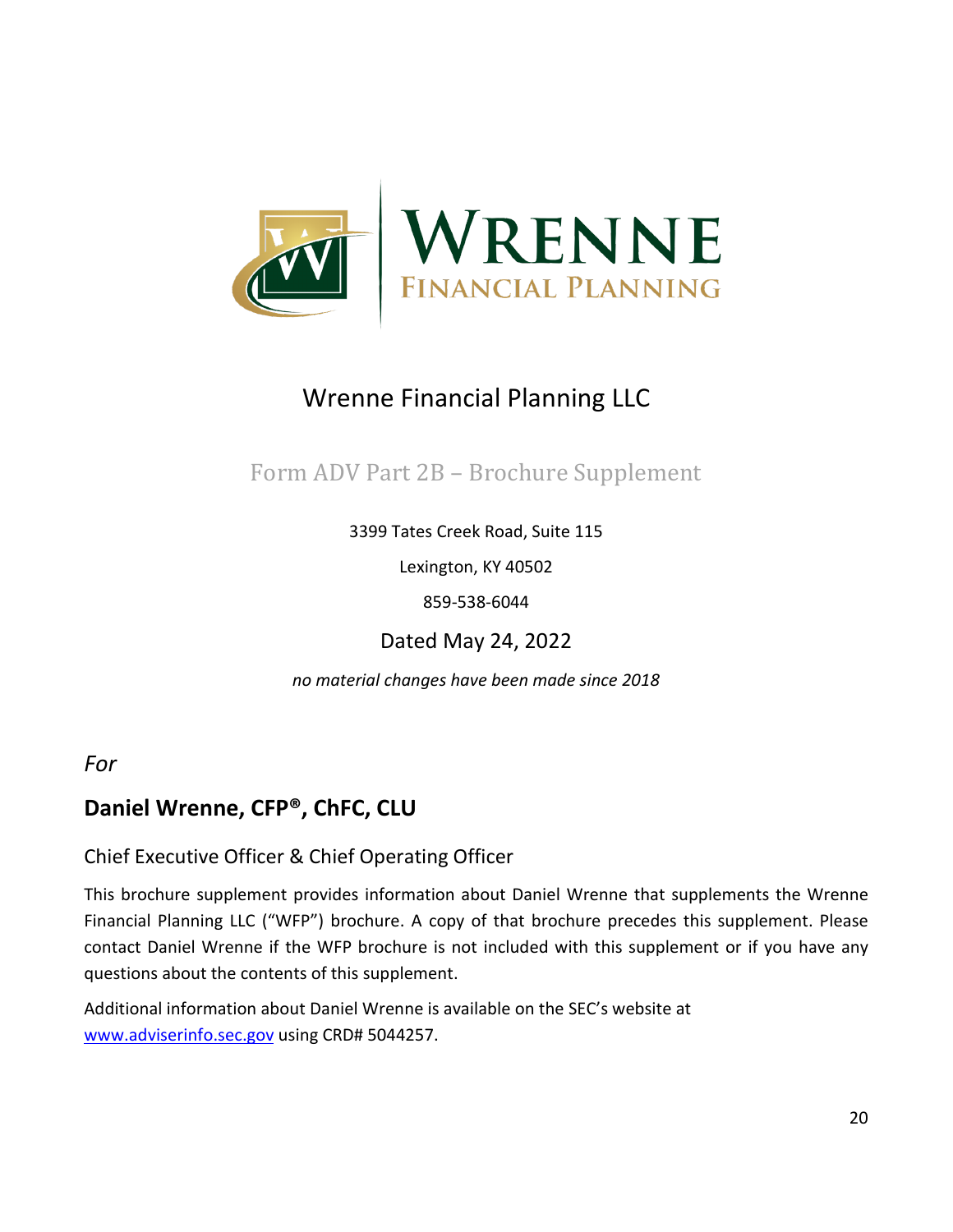## Item 2: Educational Background and Business Experience

### **Educational Background**

• 2005 – BS in Business Administration, University of Florida

#### **Business Experience**

- 10/2014 Present, Wrenne Financial Planning LLC, Chief Executive Officer & Chief Operating **Officer**
- 01/2006 10/2014, Northwestern Mutual Investment Services, LLC, Registered Representative
- 10/2005 10/2014, Northwestern Mutual Life Insurance, Agent

## Item 3: Disciplinary Information

No disciplinary information to report.

## Item 4: Other Business Activities

No other business activities.

## Item 5: Additional Compensation

Daniel Wrenne does not receive any economic benefit from any person, company, or organization, in exchange for providing clients advisory services through WFP.

## Item 6: Supervision

Jennifer Quire, Chief Financial Officer and Chief Compliance Officer of WFP is responsible for supervision. She may be contacted at the phone number on this brochure supplement.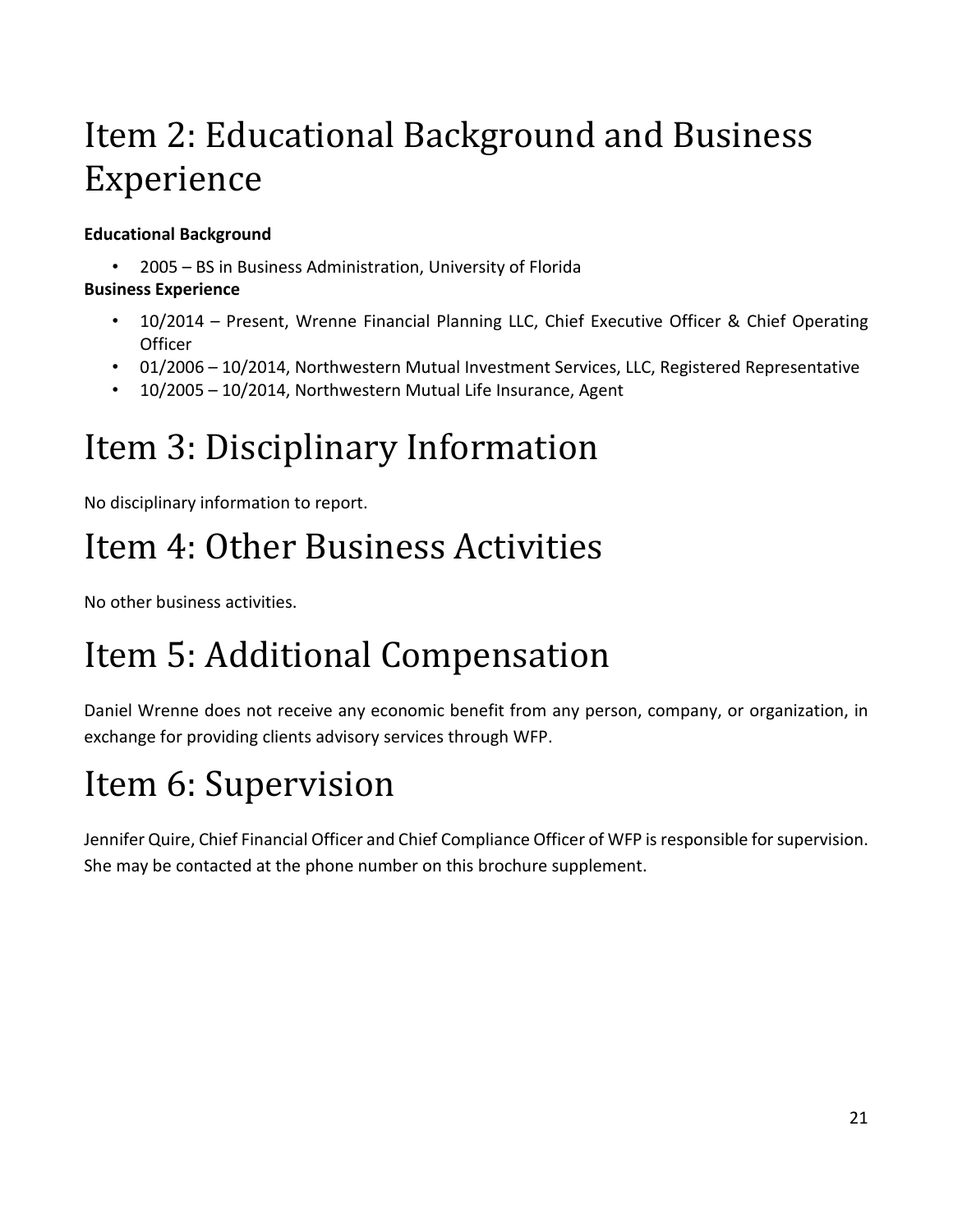

## Wrenne Financial Planning LLC

### <span id="page-21-0"></span>Form ADV Part 2B – Brochure Supplement

3399 Tates Creek Road, Suite 115

Lexington, KY 40502

859-538-6044

Dated May 24, 2022

*no material changes have been made since 2018*

*For*

### **Jennifer Quire, CFP®**

### Chief Financial Officer & Chief Compliance Officer

This brochure supplement provides information about Jennifer Quire that supplements the Wrenne Financial Planning LLC ("WFP") brochure. A copy of that brochure precedes this supplement. Please contact Jennifer Quire if the WFP brochure is not included with this supplement or if you have any questions about the contents of this supplement.

Additional information about Jennifer Quire is available on the SEC's website at [www.adviserinfo.sec.gov](http://www.adviserinfo.sec.gov/) using CRD# 5528041.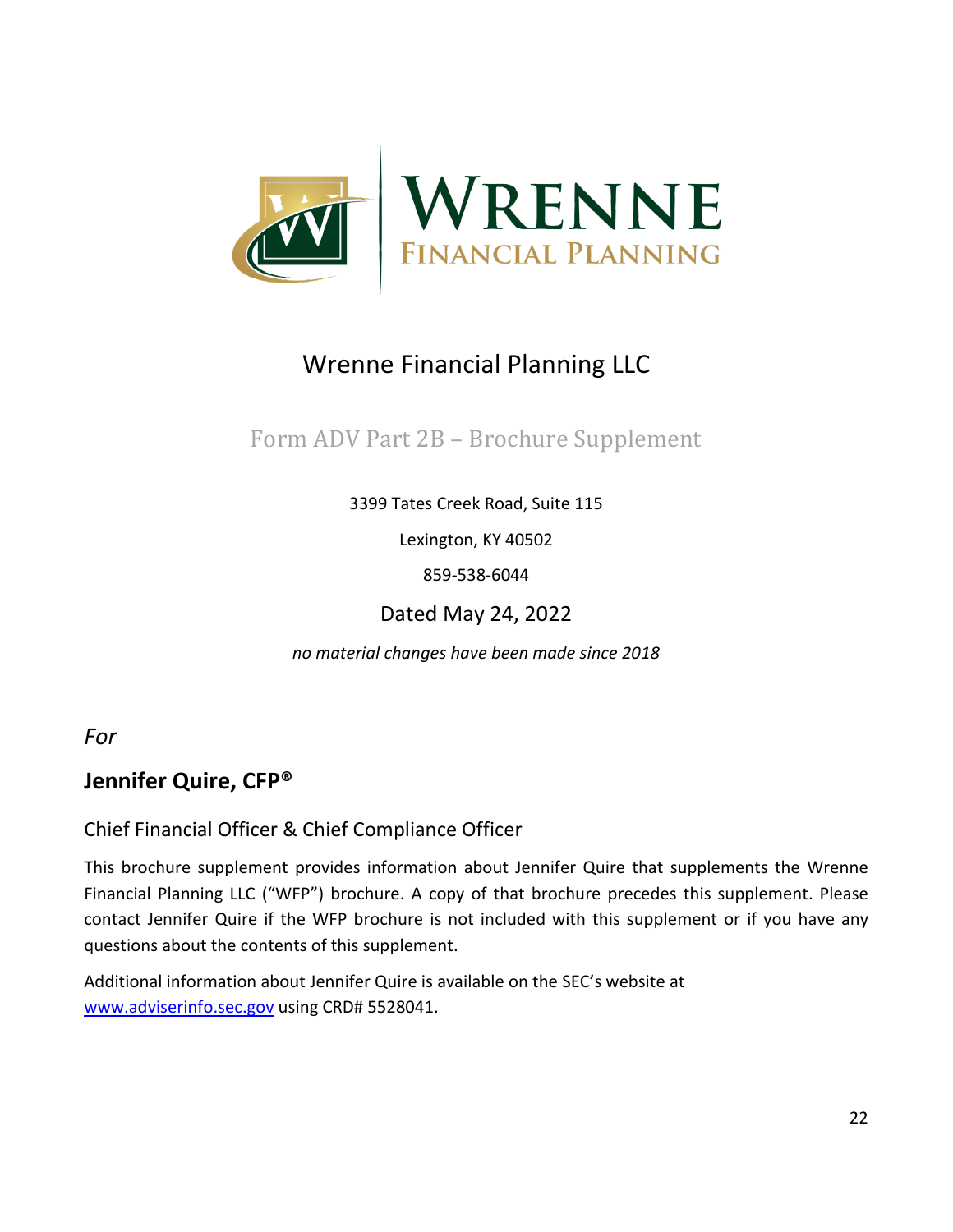## Item 2: Educational Background and Business Experience

### **Educational Background**

• 2009 – BA in Finance, University of Colorado

#### **Business Experience**

- 11/2014 Present, Wrenne Financial Planning LLC, Financial Planner
- 12/2009 10/2014, Northwestern Mutual Investment Services/Daniel Wrenne, Associate Advisor
- 04/2008 07/2009, Raymond James Financial Services, Operations Manager

## Item 3: Disciplinary Information

No disciplinary information to report.

## Item 4: Other Business Activities

No other business activities.

## Item 5: Additional Compensation

Jennifer Quire does not receive any economic benefit from any person, company, or organization, in exchange for providing clients advisory services through WFP.

## Item 6: Supervision

Daniel Wrenne, Chief Executive Officer & Chief Operating Officer of WFP, is responsible for supervision. He may be contacted at the phone number on this brochure supplement.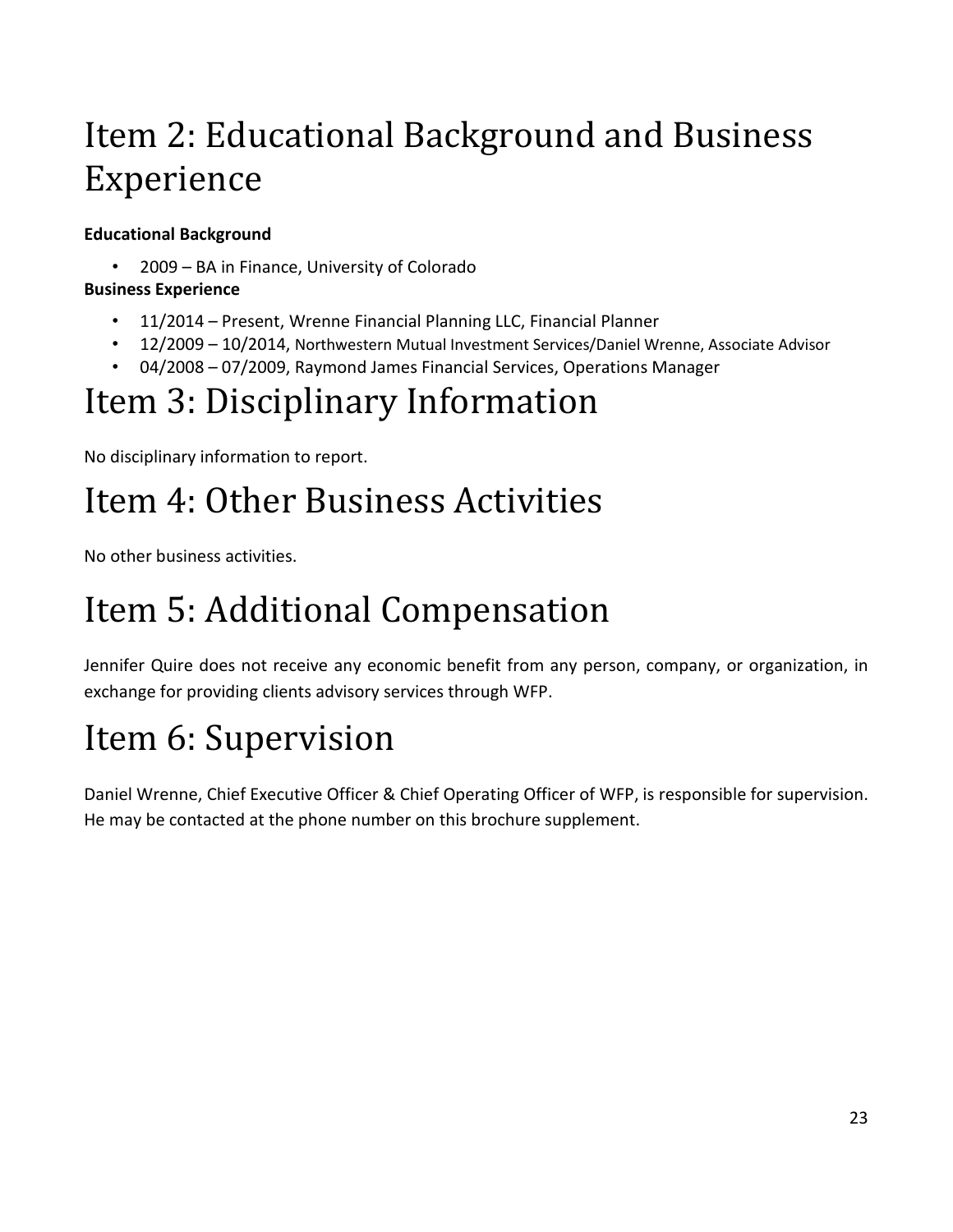

## Wrenne Financial Planning LLC

<span id="page-23-0"></span>Form ADV Part 2B – Brochure Supplement

3399 Tates Creek Road, Suite 115 Lexington, KY 40502 859-538-6044

Dated May 24, 2022

*For*

### **Jeffrey E. Wenger, CFP®**

Employee and Financial Planner

This brochure supplement provides information about Jeffrey Wenger that supplements the Wrenne Financial Planning LLC ("WFP") brochure. A copy of that brochure precedes this supplement. Please contact Jeffrey Wenger if the WFP brochure is not included with this supplement or if you have any questions about the contents of this supplement.

Additional information about Jeffrey Wenger is available on the SEC's website at [www.adviserinfo.sec.gov](http://www.adviserinfo.sec.gov/) using CRD# 7380948.